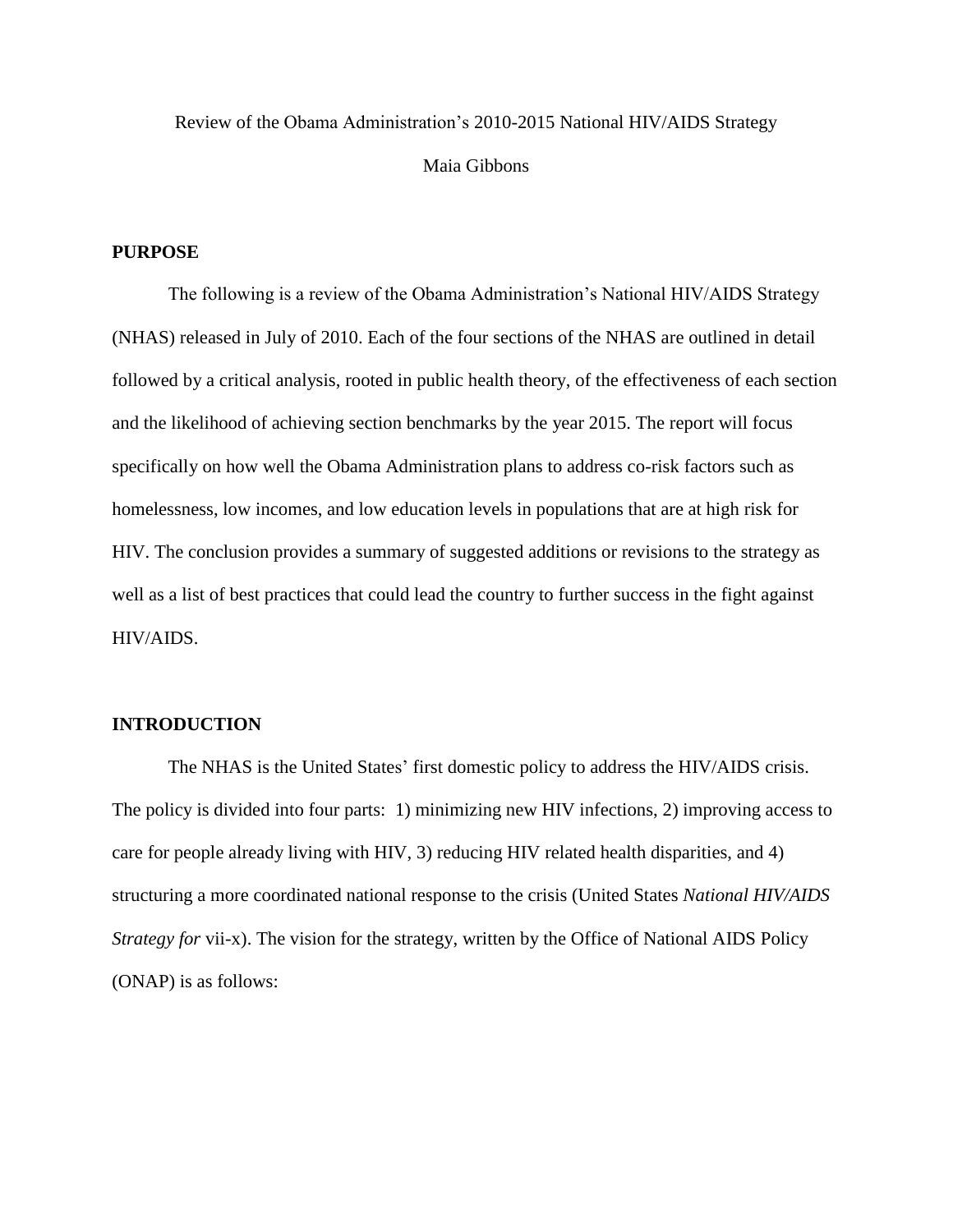*"The United States will become a place where new HIV infections are rare and when they do* 

*occur, every person, regardless of age, gender, race/ethnicity, sexual orientation, gender identity* 

*or socio- economic circumstance, will have unfettered access to high quality, life-extending care,* 

*free from stigma and discrimination"* (United States *National HIV/AIDS Strategy for* vii).

The NHAS is a five-year plan (2010-2015), and its success will be measured by the

following benchmarks for the year 2015. The benchmarks are divided amongst the first three

sections of the NHAS:

## **1) Minimizing new HIV infections:**

- Lower the annual number of infections by 25% (from 56,300 to 42,225)
- Reduce annual transmission rate by 30%.
- Increase from 79% to 90% the percentage of people who know their serostatus (from 948,000 to 1,080,00). (United States executive summary).

## **2) Improving access to care:**

- Increase the proportion of newly diagnosed patients linked to clinical care within three months of their HIV diagnosis from 65% to 85% (from 26,824 to 35,078 people).
- Increase the proportion of Ryan White HIV/AIDS Program clients who are in continuous care (at least 2 visits for routine HIV medical care in 12 months, at least 3 months apart) from 73 percent to 80 percent (or 237,924 people in continuous care to 260,739 people in continuous care).
- By 2015 increase the number of Ryan White clients with permanent housing from 82% to 86% (from 434,000 to 455,800 people) (United States executive summary).

## **3) Reduce HIV related health disparities:**

- Increase proportion of HIV diagnosed gay and bisexual men with undetectable viral load by 20%.
- Increase the proportion of HIV diagnosed Blacks with undetectable viral load by 20%.
- Increase the proportion of HIV diagnosed Latinos with undetectable viral load by 20%

The strategy is accompanied by the NHAS Federal Implementation Plan (July 2010),

which outlines the roles and responsibilities of various federal departments in achieving the 2015

benchmarks. In addition to the federal government, the strategy stresses the collaborative roles of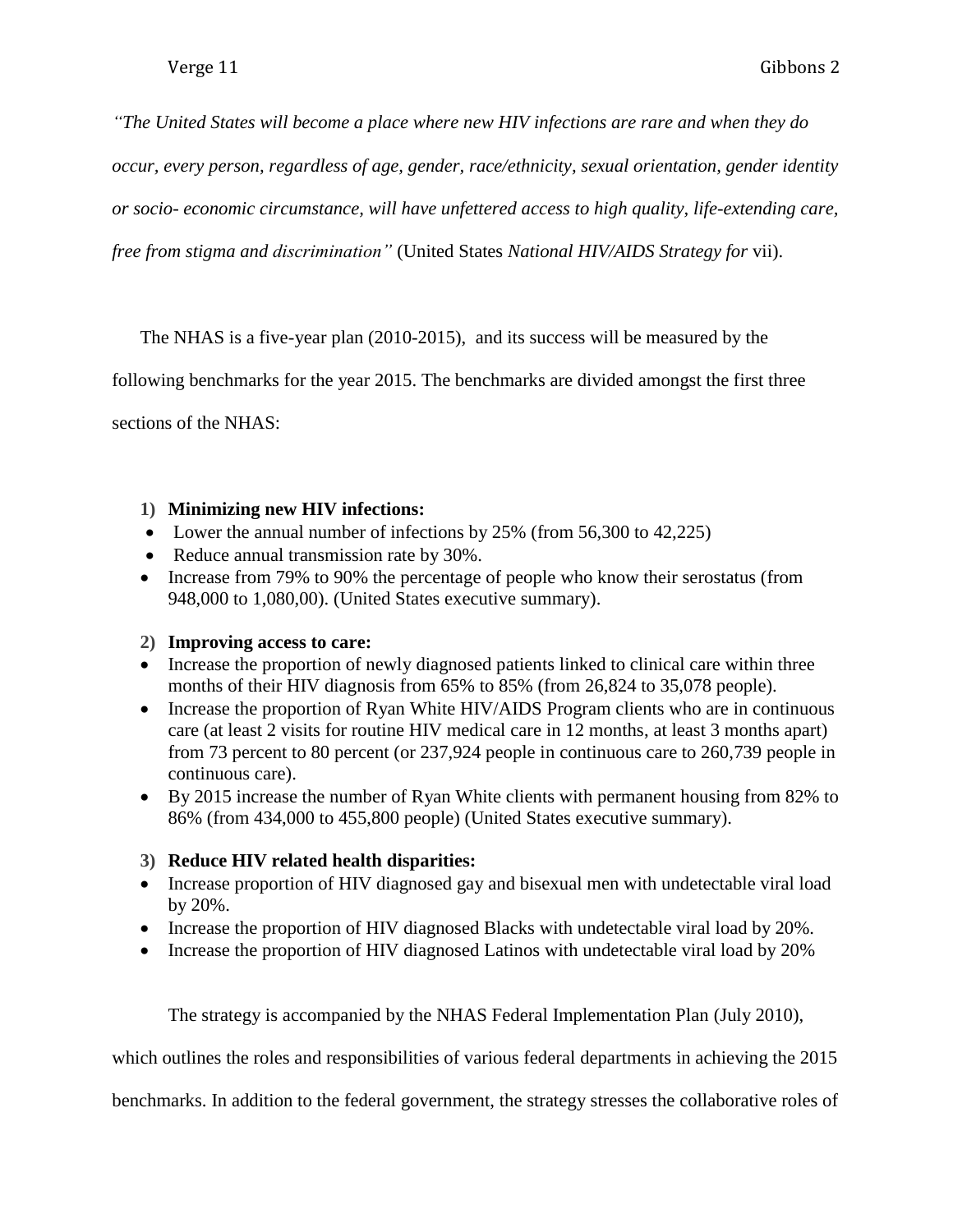"State, tribal and local governments, businesses, faith communities, philanthropy, the scientific and medical communities, educational institutions, people living with HIV, and others" (United States *National HIV/AIDS Strategy for* ix). The Department of Health and Human Services, Office of the Secretary (HHS OS) is responsible for coordinating HIV/AIDS programs across federal departments and reporting on efforts to implement the strategy at the State level. State governments are responsible for creating an entity that will report to the HHS on the progress of programs at a local level (Federal Implementation Strategy (United States *National HIV/AIDS Strategy for* 4-5). The Office of National AIDS policy (ONAP), which released the strategy, developed an interagency working group that brings together representatives from departments such as Housing and Urban Development (HUD), Justice, Veterans Affairs (VA), Defense, the Center for Disease Control (CDC), and the centers for Medicare and Medicaid, in order to collaborate on important NHAS actions. In addition to an annual report by ONAP, the President's Advisory council on HIV/AIDS (PACHA) will provide feedback and revisions for the implementation efforts on an ongoing basis (United States *National HIV/AIDS Strategy: Federal* 3-5).

Although the implementation strategy emphasizes the importance of community level stakeholders such as businesses, philanthropy, medical communities, and faith communities, there are no reporting or monitoring mechanism for these entities. State level reporting to the HHS has the potential to reflect a number of these stakeholders but it will vary from State to State (United States *National HIV/AIDS Strategy: Federal* 5).

A key component to the NHAS is the Obama administration's cornerstone of healthcare reform, the Affordable Care Act (ACA), signed into effect on March 23, 2010 and put into effect the beginning of January 2014 ("The Affordable Care Act"). It is currently estimated that 30% of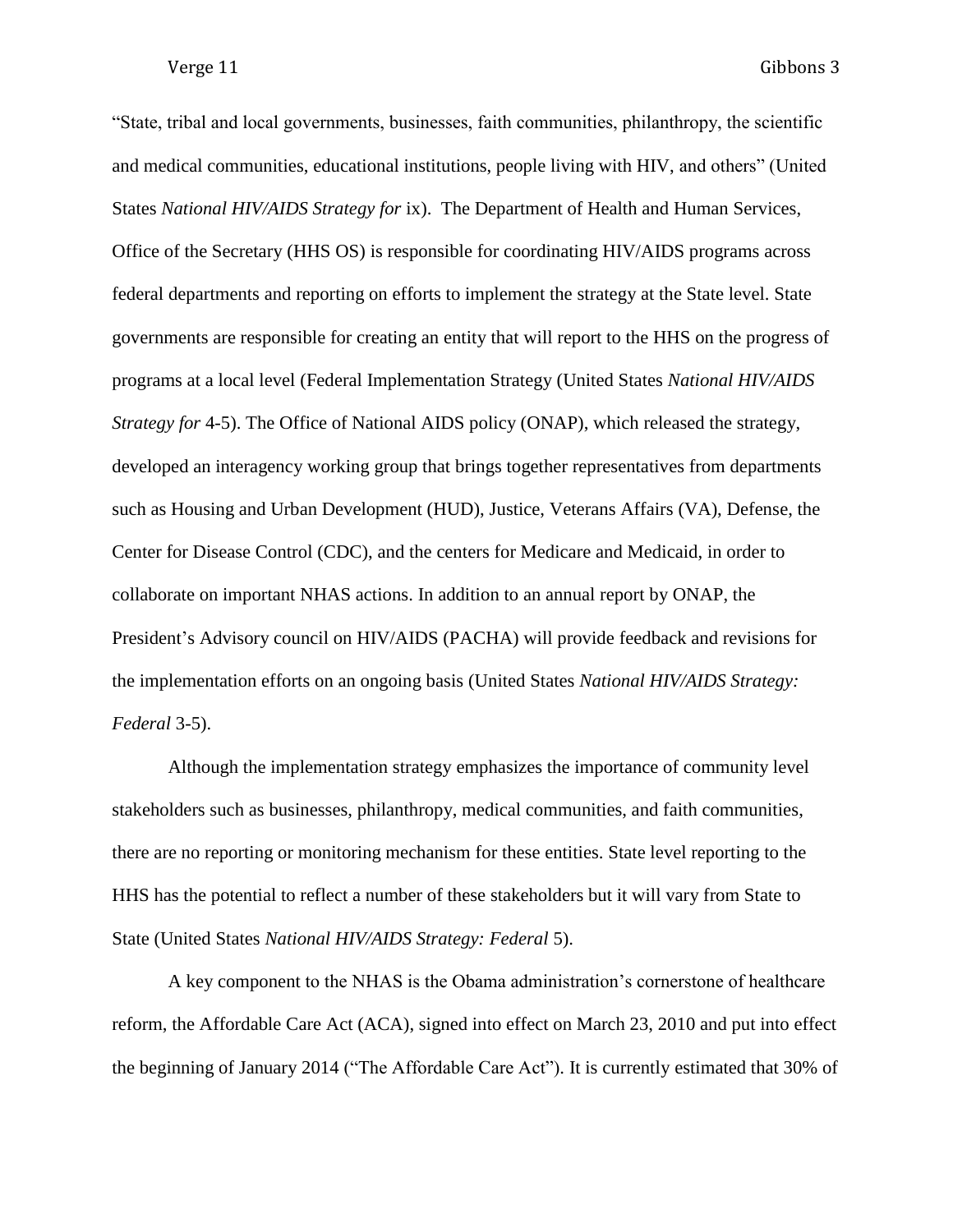people living with HIV do not have health insurance. Under the ACA all Americans are required to have health insurance and those who previously could not afford insurance are eligible for tax subsidies to cover the cost. Significant changes made by the ACA which greatly impact the HIV/AIDS community include the prohibition of insurance companies to deny coverage based on pre-existing conditions, and the elimination of lifetime coverage caps. Additionally, the ACA increases funding for healthcare clinics and professionals in low-income communities, many of which are most impacted by the HIV/AIDS virus ("The Affordable Care Act"). Prior to the ACA, Medicaid and Medicare covered the majority of costs for HIV/AIDS treatment in the country (Barr 7). Under the ACA. eligibility for Medicaid will be expanded and more funding will be added to the program ("The Affordable Care Act").

#### **BACKGROUND**

#### **Global Pandemic and the Public Health Response**

After cases of what became known as the Human Immunodeficiency Virus were first reported to public health officials in 1981, the virus spread rapidly and became one of the most challenging public health crises of all time ("Timeline: 25 years"). HIV is a retrovirus that attacks the body's immune systems and regenerates itself by using the genetic material found in the body's CD4 cells. High levels of the virus in the body lead to the final stage of the disease known as Acquired Immunodeficiency Syndrome (AIDS) (Stine). As of today there is no cure for the disease, however medicine has developed treatments, which allow HIV positive people who are treated effectively to no longer die of the disease. Slowing the spread of the disease poses a particular challenge to public health officials because it is characterized by a latency period of up to two years in which infected individuals continue infecting others, not knowing that they carry the disease. HIV is spread through bodily fluids including blood, semen, pre-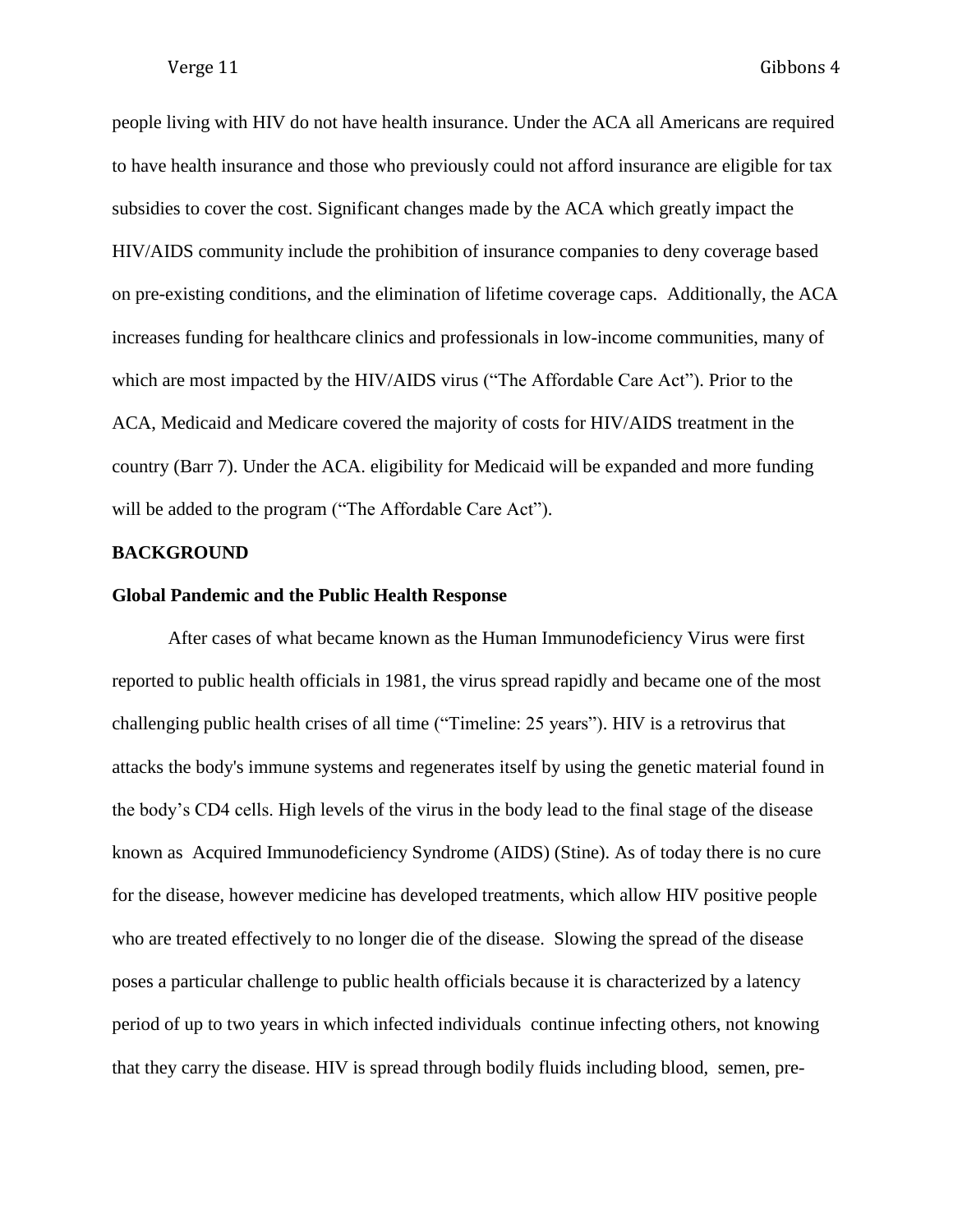ejaculatory fluid, vaginal fluid, and breast milk (Stine). As a sexually transmitted disease HIV carries a heavy burden of stigma within society. Over the past thirty years the stigma surrounding the disease and therefore the public's unwillingness to talk about the disease has been a major barrier to public health officials. While both effective treatments and prevention methods are well established at this point in the epidemic, the third challenge that public health officials face is how to access the millions of people affected worldwide. Drug treatments are particularly costly and although the disease is present in all regions of the world it is disproportionately concentrated in countries of lower economic status and limited resources, particularly in Sub-Saharan Africa ("The Global HIV/AIDS Epidemic"). Even within more affluent countries, such as the United States where treatment is more widely accessible, the disease disproportionately affects pockets of lower-income, resource poor communities, thus mirroring the larger global trends of health inequality ("The HIV/AIDS Epidemic in the United States").

#### **Epidemic in the United States**

In the United States it is estimated that about 1.2 million people are currently living with HIV and that every nine and a half minutes a new person is infected with the virus ("The HIV/AIDS Epidemic in the United States"). Although infection rates have plateaued thanks to the introduction of Anti-Retroviral Therapy (ART) in 1995, about 50,000 people have been infected each year from the mid-1990s onward ("Healthy People 2020"). Public health categorizes the likelihood of a person or a group of persons becoming infected with a disease based on indicators of susceptibility and vulnerability. Susceptibility is defined as the likelihood of being exposed or at risk for the disease (Bess). HIV is transmitted through bodily fluids: blood, semen, vaginal fluid, breast milk, and pre-ejaculate fluid, so susceptibility is classified by certain risk factors based off of behaviors that make transmission of the virus through these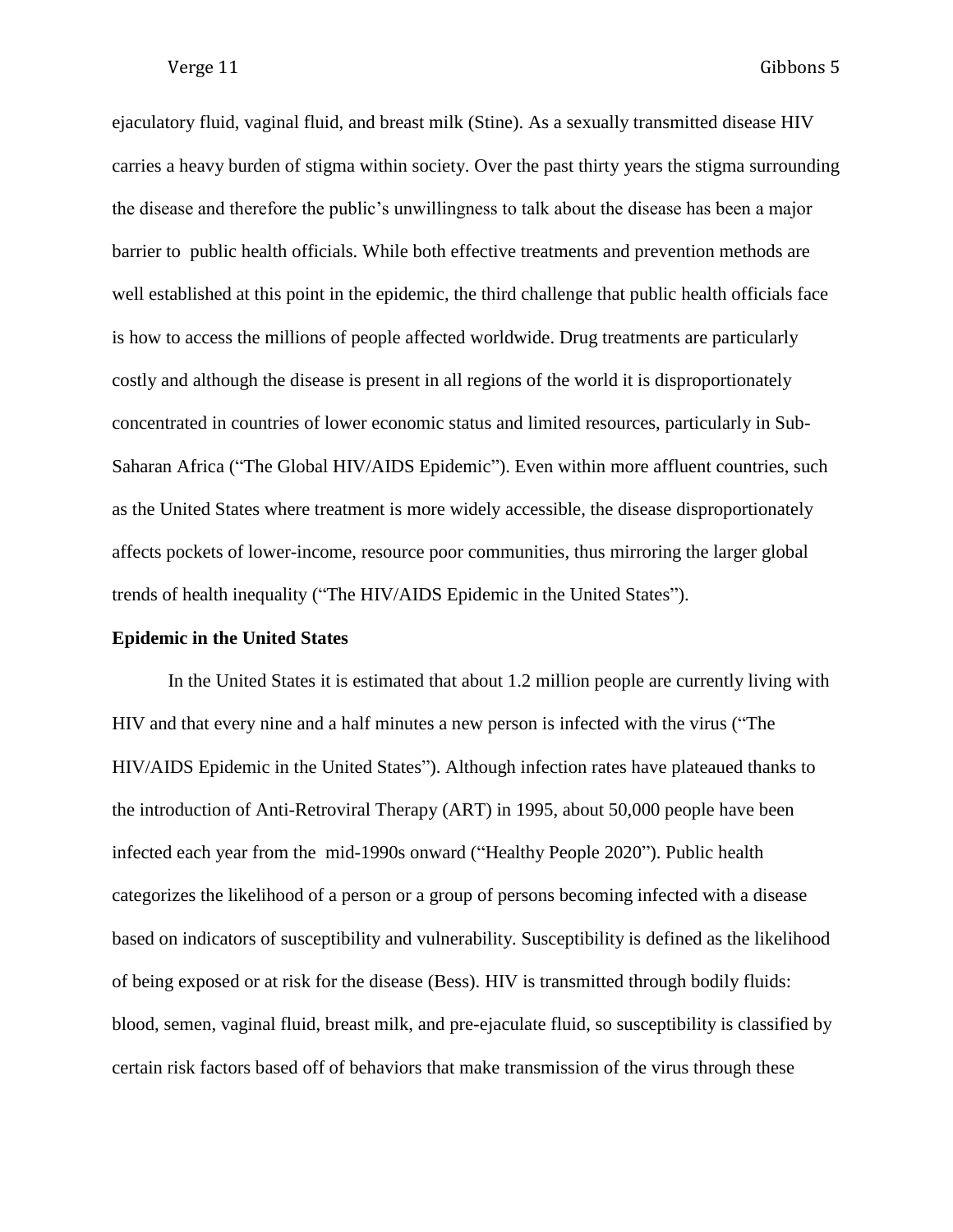fluids, most likely (Bess). The most common categories of susceptibility are men who have sex with men (MSM), heterosexuals, injection drug users, male injection drug users who have sex with men (MSM-IDU), and sex workers ("CDC Fact Sheet: New"). Men who have sex with men make up the largest population of individuals affected by HIV in the United States; In 2010 an estimated 63% of new HIV infections were amongst men who have sex with men, even though it is estimated that MSM only make up about 2% of the entire U.S population ("CDC Fact Sheet: New"). Heterosexual women are the second most susceptible group and account for two thirds of the 25% of new HIV infections that were transmitted through heterosexual sex in 2010 ("CDC Fact Sheet: New"). Vulnerability refers to the impact that the disease has on those infected (Bess). Factors that determine vulnerability are access to care and drugs, age, ethnicity, and overall health prior to HIV infection. In the United States certain racial groups are disproportionately affected by the disease over others. Black Americans have accounted for the majority of HIV/AIDS infections in the United States as early as 1986. As of 2010, Black Americans accounted for 44% of new infections, but they are only 12% of the entire population. Latinos accounted for 21% of new infections but are only 16% of the population ("The HIV/AIDS Epidemic in the United States"). It is important to note that historically, in the United States, race is heavily tied to socioeconomic status that accounts for the increased vulnerability amongst these two racial groups. The disproportionality of the disease along racial lines is an indicator that perhaps actions to prevent, treat, and reduce infections have been influenced by violent social structures.

#### **Past U.S Political Interventions**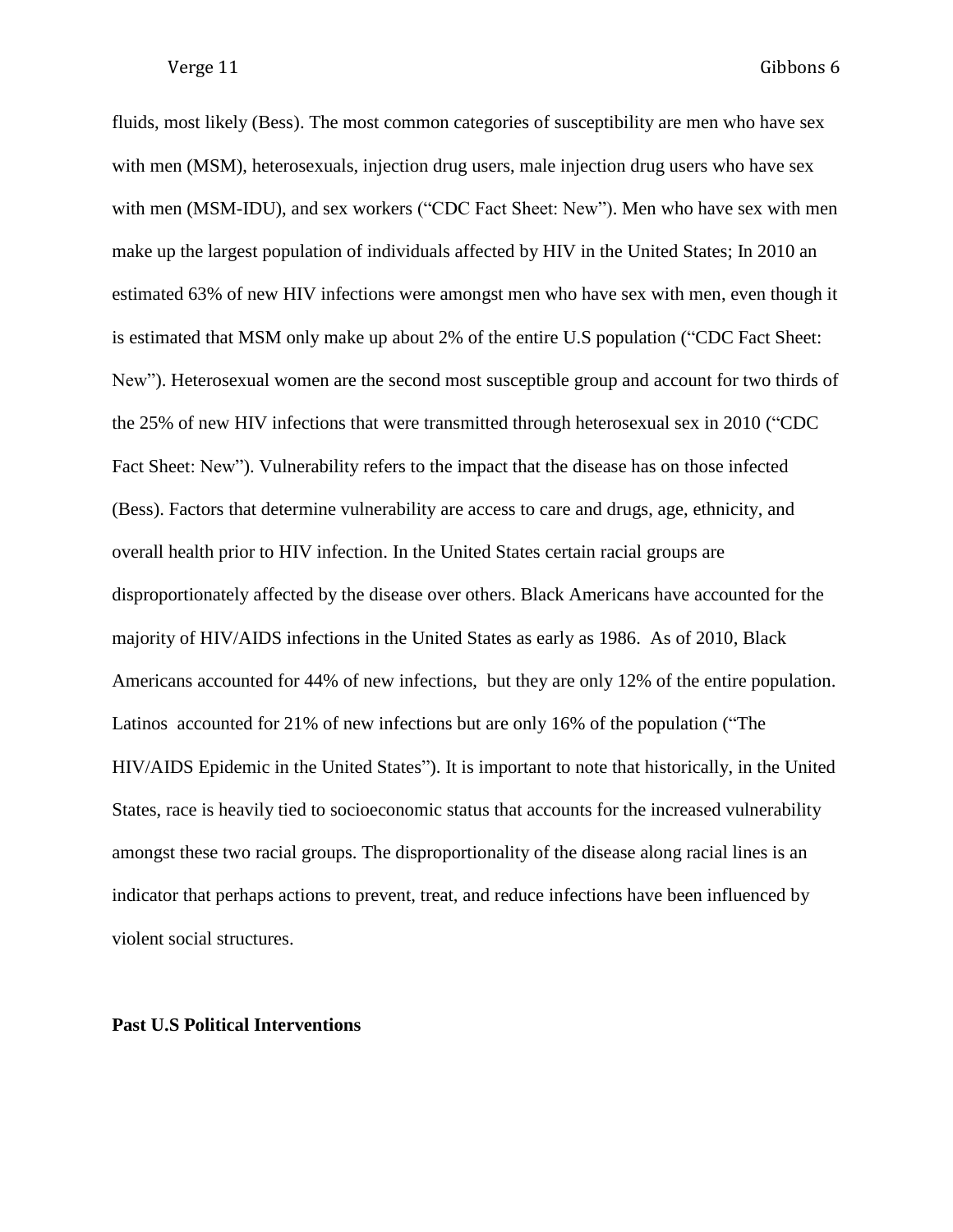HIV/AIDS was publically announced by the CDC in 1982, however the political community was extremely slow to respond to the rapidly growing crisis ("Timeline: 25"). The first significant legislative act taken by the federal government in response to HIV/AIDS was the Ryan White CARE Act signed by President Bush senior in 1990 ("Timeline: 25"). The CARE Act allocated \$4.4 billion over the course of five years to be used for health care costs of lowincome level HIV patients living in the cities most effected by HIV: Atlanta, Boston, Chicago, Dallas, Fort Lauderdale, Houston, Jersey City, Los Angeles, Miami, Newark, New York, Philadelphia, San Diego, San Francisco, and Washington D.C ("Timeline: 30"). The CARE act has since been renewed and is in effect as of today. During the Clinton administration \$156 million dollars were allocated specifically towards education campaigns targeting African Americans and Latinos because as early as 1986, the racial inequity in HIV/AIDS distribution was glaringly obvious ("Timeline: 30"). Unfortunately in 1998 the Clinton Administration failed to lift a ban on the use of federal funding for safe needle exchange programs ("Timeline:30"). During the Bush administration in 2003 President Bush created the President's Emergency Plan for AIDS Relief (PEPFAR), a campaign aimed at ending the HIV/AIDS epidemic abroad. PEPFAR has since become known as one of the largest political efforts to prevent HIV/AIDS globally, thus far (Isbel). The plan allocated \$15 billion dollars to be used over the course of five years to fund HIV prevention programs in 15 low income countries, mainly in Sub-Saharan Africa and Latin America (Isbel). The U.S plays an incredibly large role in HIV/AIDS prevention in low and middle-income countries. In 2012 the U.S alone funded 64% of the total international aid efforts for HIV/AIDS ("Fact sheet: Shared Responsibility").

Despite being a global leader in the fight against HIV/AIDS, ,the domestic crisis in the United States continues to be very serious. It is estimated that if Black America were a country in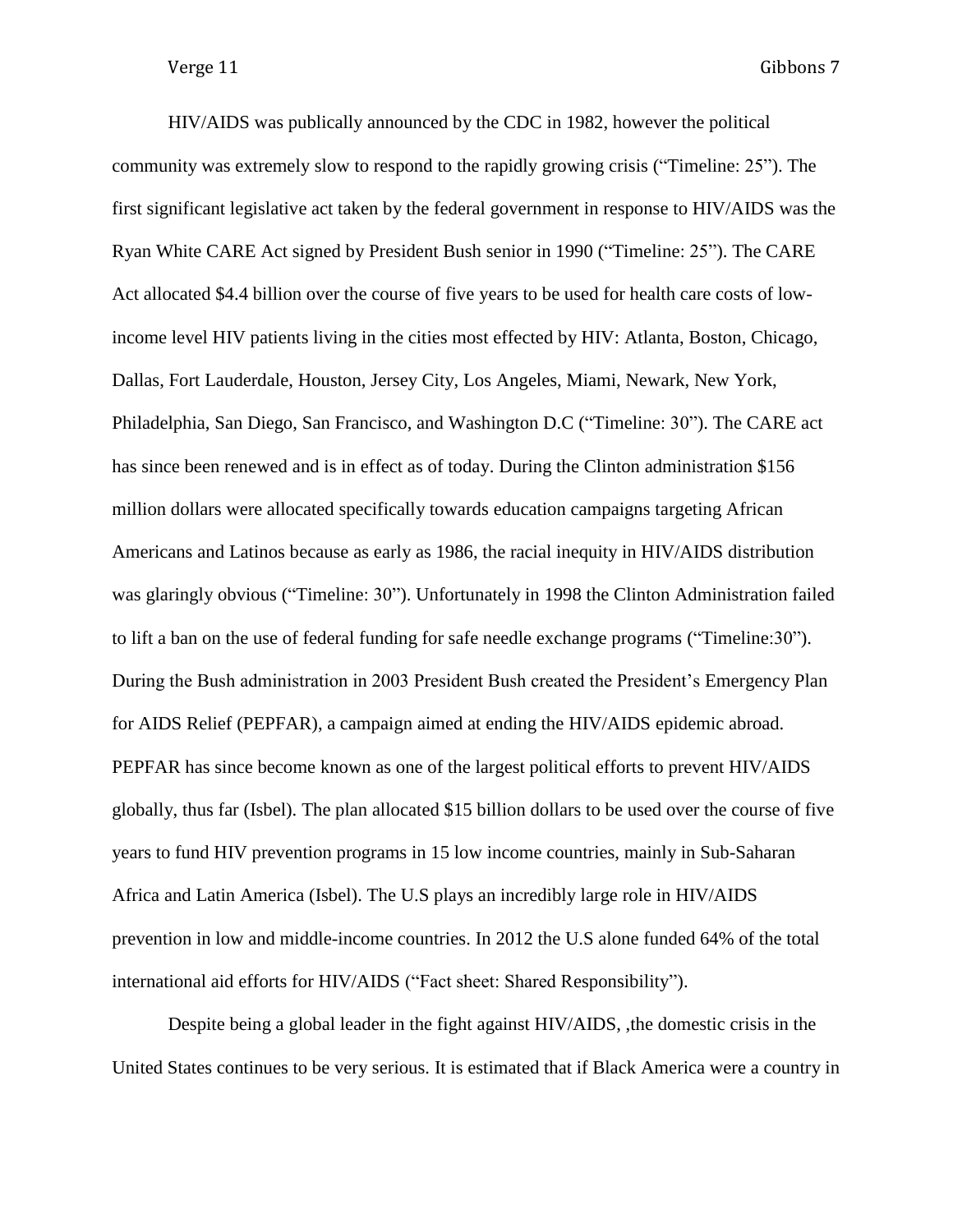and of itself, it would rank  $16<sup>th</sup>$  in the world for most serious AIDS epidemics and it would qualify for PEPFAR funding. In fact it would qualify as a more serious epidemic than 7 out of the 15 countries that currently receive PEPFAR funding (*Endgame*). Seven years since the introduction of PEPFAR and thirty years since the beginning of the HIV/AIDS epidemic, the United States has finally released a policy aimed at the domestic crisis.

### **THE NATIONAL HIV/AIDS STRATEGY**

### **Section 1: Reducing New Infections**

Section one of the NHAS focuses on reducing new HIV infections. At the peak of the HIV epidemic in 1995 about 130,000 people were infected each year ("Timeline: 25"). Over time practices such as HIV testing, effective screening of the blood donor supply, screening and treating effected mothers during pregnancy, minimizing infection from injection drug use, and new advances in HIV therapy, have brought the yearly infection rate down to about 50,000 new infections per year, where it has remained since about 1995 (United States *National HIV/AIDS Strategy for* 5). According to the NHAS the following challenges are reasons why HIV transmission has not gone down in many years: "many people living with HIV are unaware of their status, access to HIV prevention and care is too limited, and public awareness of the epidemic has gone down since the initial hype in the eighties and early nineties". (United States *National HIV/AIDS Strategy for* 6). In order to counter these challenges the strategy follows three steps, which are outlined in detail below.

*Step 1: Intensify HIV prevention efforts in the communities where HIV is most heavily concentrated:*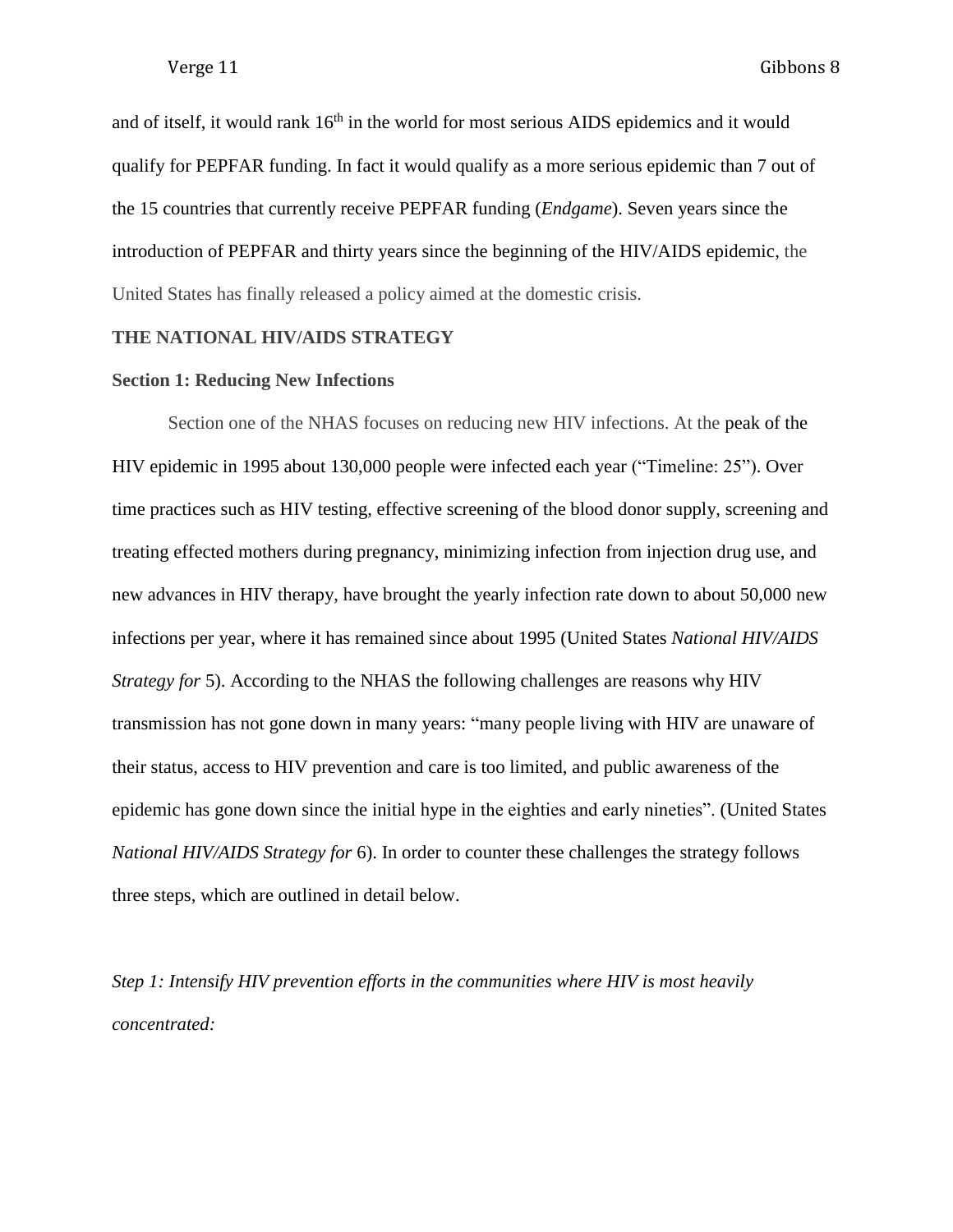According the NHAS, the social groups most affected by HIV are gay and bisexual men, African Americans, Latinos, and substance abusers. Geographically the heaviest concentration of HIV/AIDs is in the south and northeast regions of the country. According to ONAP, 50% of HIV infections are concentrated within only 5 states, but those states only receive 48% of CDC funding for prevention services. In order to better place services where they are needed, the strategy suggests that federal funding be reallocated to directly match proportions (United States *National HIV/AIDS Strategy for 5-8*). It also suggests that congress and state legislatures pass new laws and policies that acknowledge the disproportionate burden that the virus has on certain communities, such as the African American community (United States *National HIV/AIDS Strategy for 5*). .

The challenge of intensifying prevention efforts in the communities most affected by HIV is that these are often the same communities plagued by other obstacles such as poverty, homelessness, lack of resources, and overall stigmatization. A week after the NHAS was released, the CDC published a study showing that 2.1% of heterosexuals living in high poverty urban areas are infected by HIV. According to officials at the CDC, this is a serious indicator that HIV has become a generalized epidemic regardless of specific racial communities (King). While race is of course heavily linked to socio-economic status, the strategy does not make this association. The director of the CDC's division of HIV/AIDS prevention stated at a press conference, "We need to address larger environmental issues, such as poverty, homelessness and substance abuse, which are well beyond the traditional scope of HIV intervention. Addressing those is as essential to HIV prevention as providing condoms" (cited by King). The report suggests that by failing to create strong co-strategies surrounding these other issues, the NHAS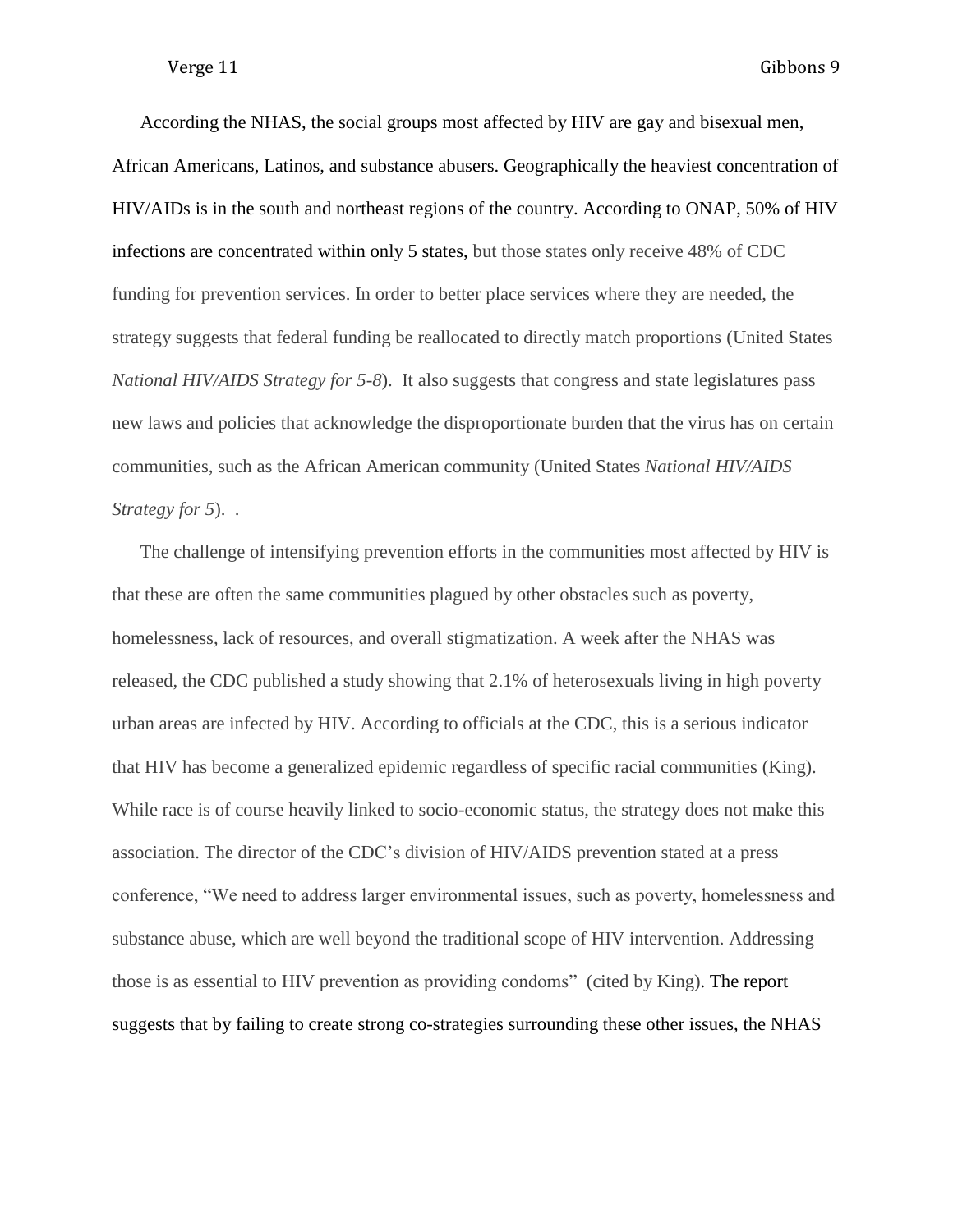will only be mildly effective in targeting the high-risk communities that are named in the policy (King).

*Step 2: Expand efforts to prevent HIV infection using a combination of effective evidence based approaches.*

The effective and evidence based approaches for preventing HIV infection as defined by the strategy are the following: abstinence from sex and drug use, HIV testing, condom use, access to sterile needles and syringes, and anti-retro viral therapy. In public health there are two forms of HIV interventions: behavioral and treatment based. Abstinence, condom use, and safe needle exchanges are examples of behavioral interventions because they promote changes in actions and behaviors. Treatment tends to be about biological change and often involves drugs (United States *National HIV/AIDS Strategy for* 15-19*).* Anti-retroviral therapy is the most commonly known form of treatment for HIV-positive individuals.

Since the publication of the NHAS in 2010, a number of new preventative treatments have been proven to be highly effective for HIV negative individuals who are at high risk for contracting the disease ("Revitalizing" 20). These treatments include Pre-exposure Prophylaxis (PrEP) therapy, vaginal/anal microbicides and Opiod Substitution therapy. PrEP puts people who do not have HIV but are at high risk for becoming infected on small doses of anti-retroviral therapy in order to prevent acquisition of the virus ("Pre-Exposure"). Vaginal/anal microbicides also prevent acquisition of the virus but are localized creams or gels used to kill the virus during sexual intercourse ("Resources for"). Opioid substitution therapy, unlike the prior treatments, is not directly related to the HIV virus, although it is used to treat IUDs who are at great risk for contracting it. The therapy works by blocking opiate receptors in the brain and eliminating the patient's desire to use injection drugs (Kermode). Although not referenced in the strategy itself,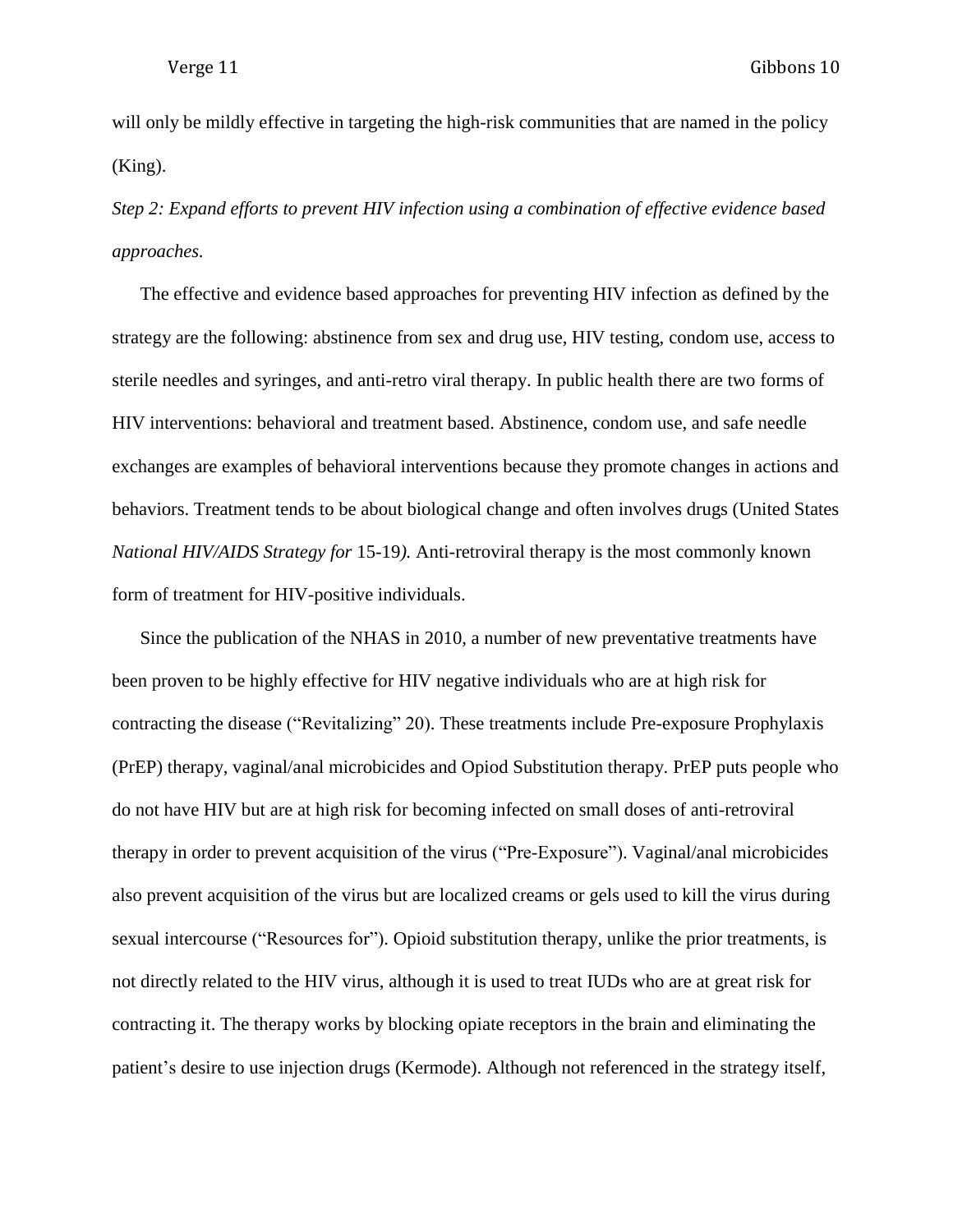all three of these methods of prevention treatment became part of the updated implementation strategy in 2012.

Despite the fact that behavioral practices such as condom use and safe needle use are acknowledged by the strategy, there is no mention of these practices in the implementation strategy. Historically U.S policy has strayed away from funding both safe needle exchange programs and condom distribution. Due to the heavy involvement of the conservative religious community in the funding and implementation of PEPFAR, two of every three dollars goes to abstinence-only programs, which essentially eliminates condoms from all programs because the rest of the money is used for structural program necessities (Isbel). Due to similar conservative politics, the United States is currently the only country in the world to ban federal funding for safe needle exchange programs (*Endgame*). In 2009 the Obama Administration lifted the ban, but in 2011 Republican congressmen lobbied to have it put back in place and through budget compromising it was re-established ("Federal Funding Ban").

#### *Step 3: Educate all Americans about the threat of HIV and how to prevent it.*

In order to educate Americans about the threat of HIV and how to prevent it, the NHAS suggests utilizing evidence-based social marketing and education campaigns to counter misperceptions about HIV and educate the public on how it is transmitted (United States *National HIV/AIDS Strategy for* 19-21). As part of the implementation strategy the CDC launched a number of media/ marketing campaigns targeting specific high-risk communities such as African American MSM. Promoting national campaigns such as AIDS Day (December 1<sup>st</sup>) and National HIV Testing Day (June 27<sup>th</sup>) is also a key focus of the strategy (United States *National HIV/AIDS Strategy: Federal* 16).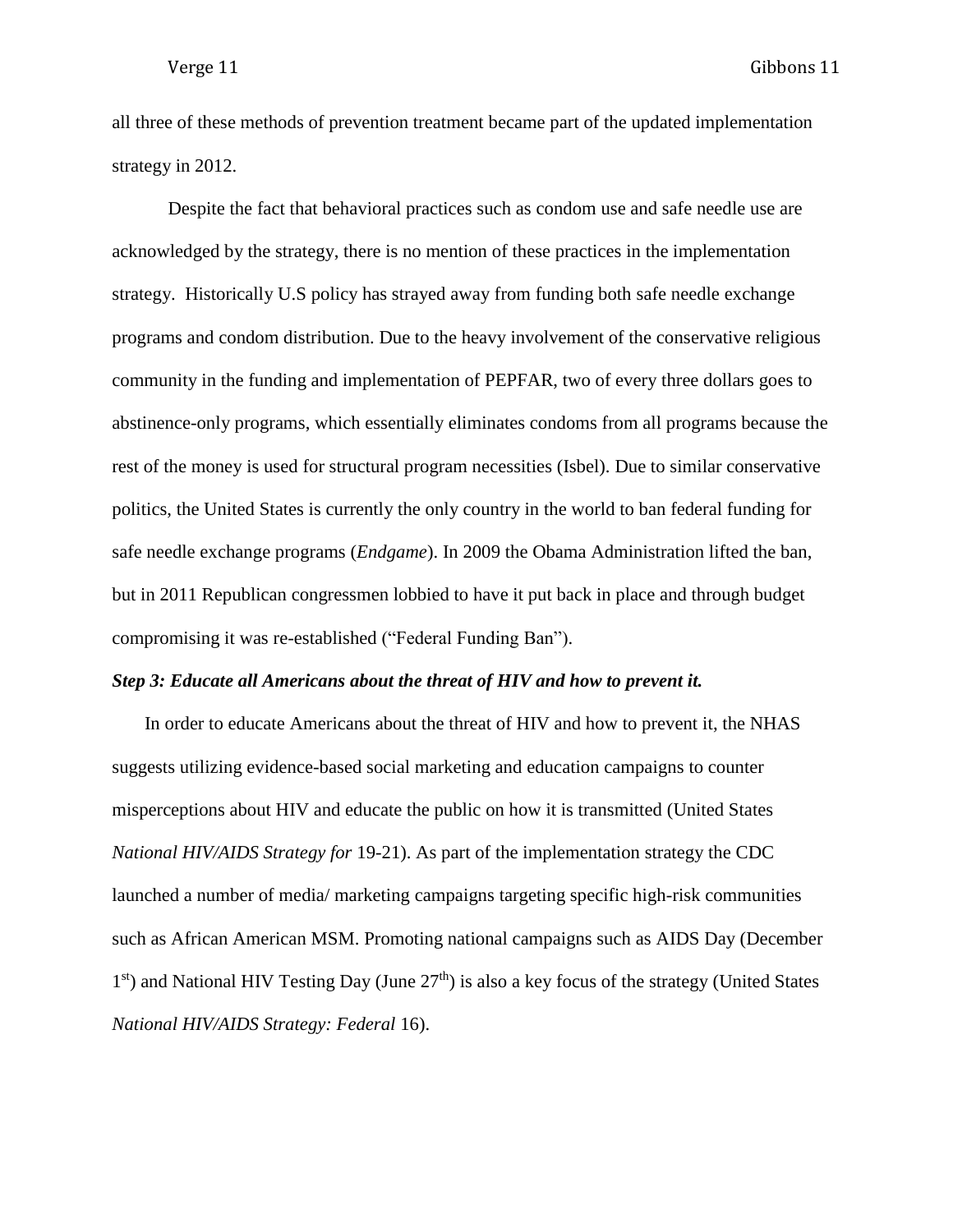Although the NHAS suggests that efforts be made to promote age-appropriate HIV and STI prevention education for all Americans in all educational environments, there is very little implementation towards sex-education in public schools. In the United States 25% of all new HIV infections are in the youth population, aged 13-24. ("Fact Sheet: Shared"). For this reason it seems particularly urgent that comprehensive HIV/AIDS education be incorporated into public school education; however, in many school districts HIV/AIDS is only mentioned one day out of the year and is presented with highly outdated materials (*Endgame*).

### *Section 1 Benchmarks:*

The following are the benchmarks that will mark the success of this first section of the NHAS if accomplished by 2015:

- Lower the annual number of new infections by 25 percent (from 56,300 to 42,225).
- Reduce the HIV transmission rate, which is a measure of annual transmissions in relation to the number of people living with HIV, by 30 percent (from 5 persons infected each year per 100 people with HIV to 3.5 persons infected each year per 100 people with HIV).
- Increase from 79 percent to 90 percent the percentage of people living with HIV who know their serostatus (from 948,000 to 1,080,000 people).

Treatment Action Group (TAG), an independent AIDS research and policy think tank, published a report in 2012 stating the Obama administration was not on track towards reaching their benchmarks. The report suggests that the main reason why the campaign was not on target was a lack of federal funding needed to appropriately implement the goals of the strategy. As stated explicitly in the NHAS, it is not a budget document, rather the \$19 billion per year that the U.S has allocated for HIV prevention efforts will be re-allocated to more efficiently meet needs in high-risk areas. However, despite more efficient spending of the budget, TAG estimates that an additional \$15.2 billion would be needed to successfully cover all costs of the strategy (Barr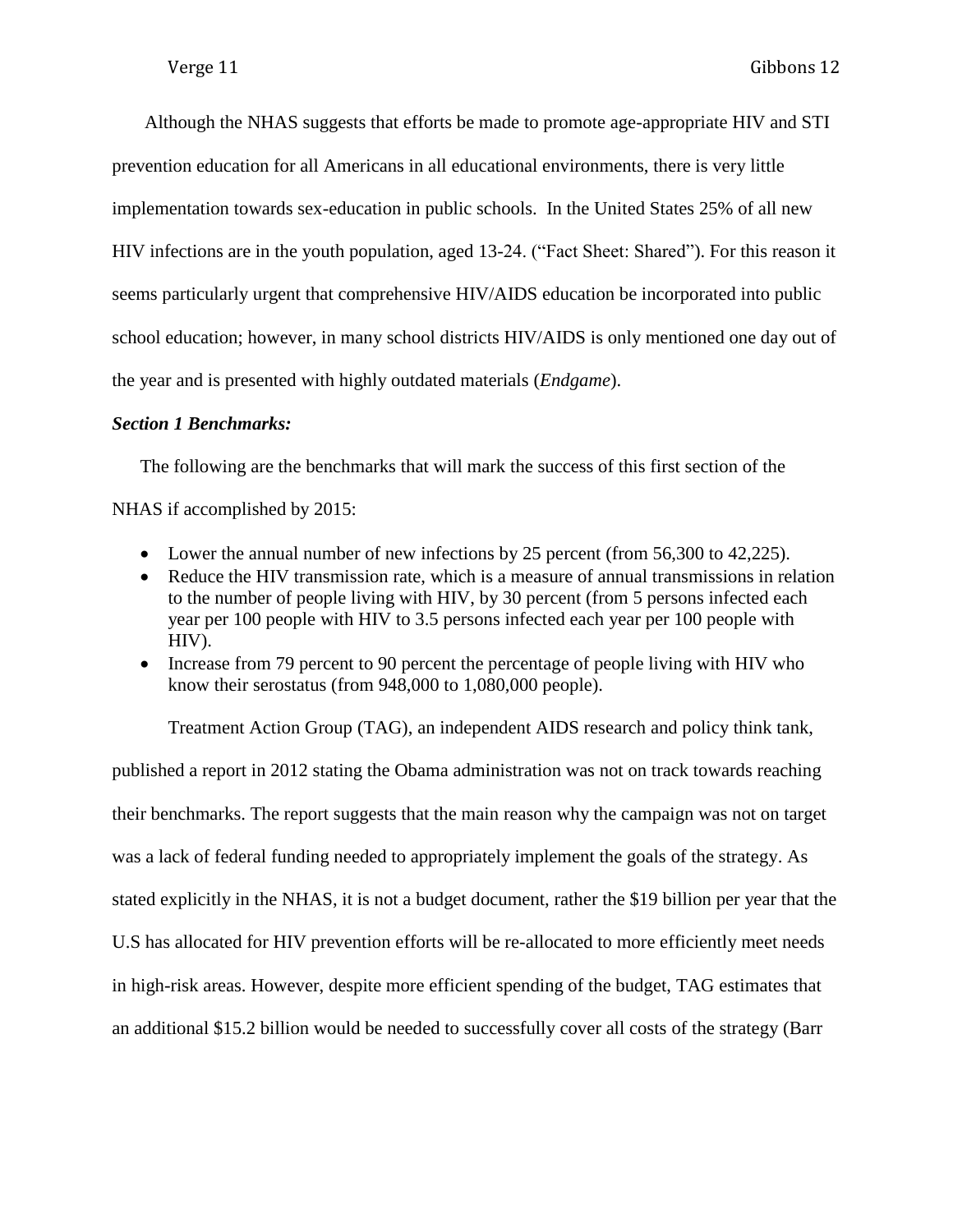4). The report argues that further investment in prevention will ultimately save over \$18 billion in medical costs.

Housing Works, a non-profit organization dedicated to fighting homelessness, further criticizes the strategy by suggesting that even if benchmarks are met by 2015 they will not make a significant dent in the HIV/AIDS crisis. According to Housing Works a 25% decrease in infection rates by the year 2015 will still leave around 42,000 people newly infected in that year, and if infections continue to only drop by 25% every 5 years, it won't be until around 2055 that infections per year are down to 5,000, which is still a significant number (King).

The U.S currently has the sixty-second highest prevalence rate of HIV in the world, ranking higher than many developing nations. If the 2015 benchmarks are met the U.S will still remain within the top half of the world for high prevalence rate ("Country Comparision").

# **Section 2: Increasing Access to Care and Increasing Health Outcomes for People Living with HIV**

The second section of the NHAS is focused on increasing access to care and health outcomes for people already living with HIV. The following is an analysis of the steps set forth to achieve that outcome.

*Step 1: Establish a seamless system to immediately link people to continuous and coordinated quality care when they are diagnosed with HIV.*

Care of HIV positive patients is often categorized in five main stages: testing and diagnosis, linkage to care for those who test positive, retention in care over time, provision of antiretroviral therapy, and achieving "viral suppression" to reduce the risk of transmission to others. These five stages are incorporated into what is known as the Treatment Cascade, a model used for public health officials to assess where current gaps in treatment and prevention lie.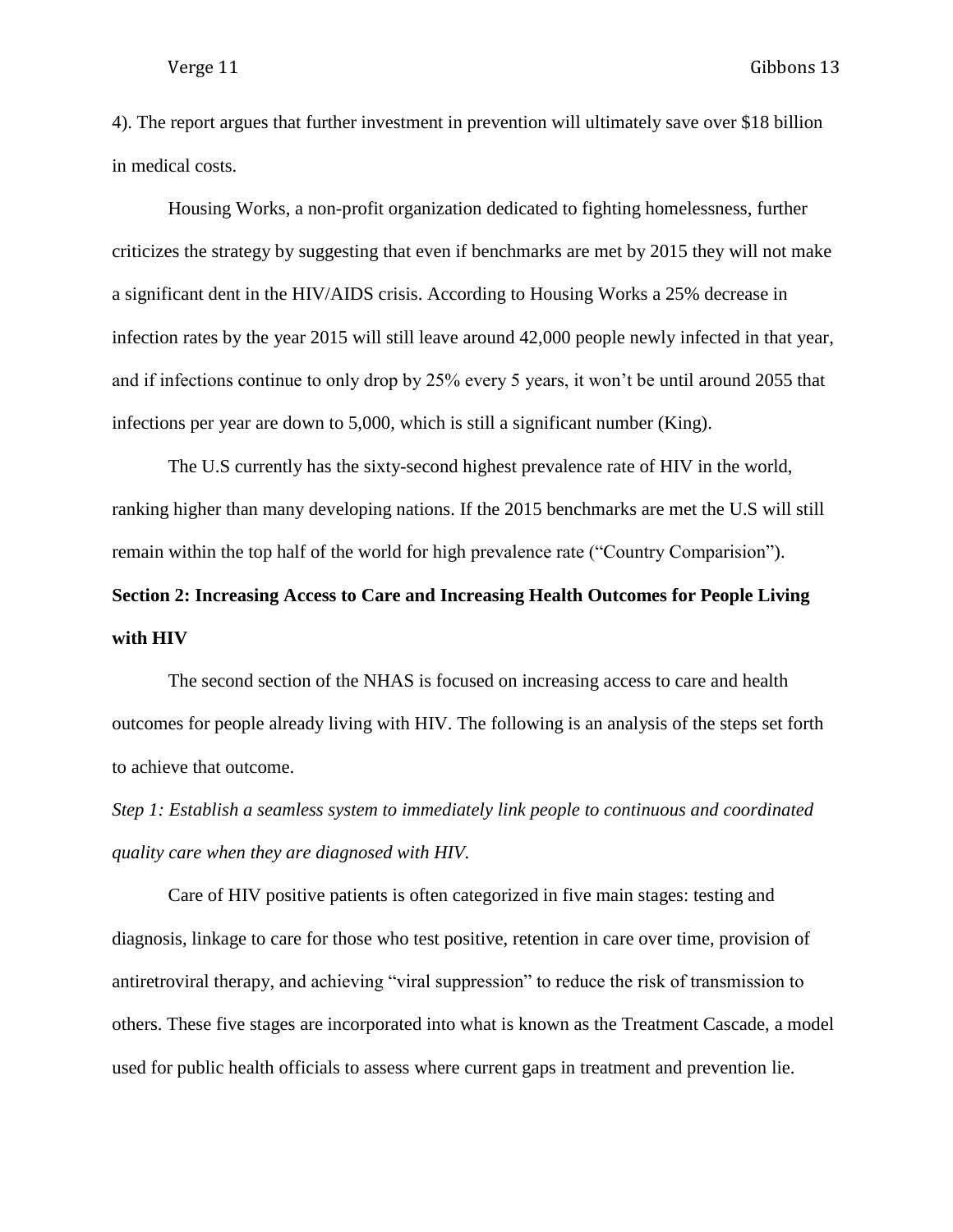Below is a graph produced by the CDC showing the current state of the care continuum in the

U.S. ("CDC Fact Sheet: HIV")

Figure 1

### CDC Treatment Cascade



Source:

"CDC Fact Sheet: New HIV Infections in the United States. National Center forHIV/AIDS Prevention." *Centers for Disease Control and Prevention*. CDC National Center for HIV/AIDS, Viral Hepatitis, STD, and TB Prevention. Dec. 2012. Web. 15 Dec. 201

As evidenced by the graph, a significant portion of patients is lost at each stage of care. Viral suppression is the ideal health outcome in today's HIV treatment practices, as there is currently no cure. With maintained viral suppression a patient will live a normal lifespan, and the likelihood that they will spread the virus decreases by 96% (Wilson 7). The ideal goal towards ending the HIV/AIDS crisis is to maintain as close to 100% of patients throughout the continuum, therefore severely decreasing further spread of the virus.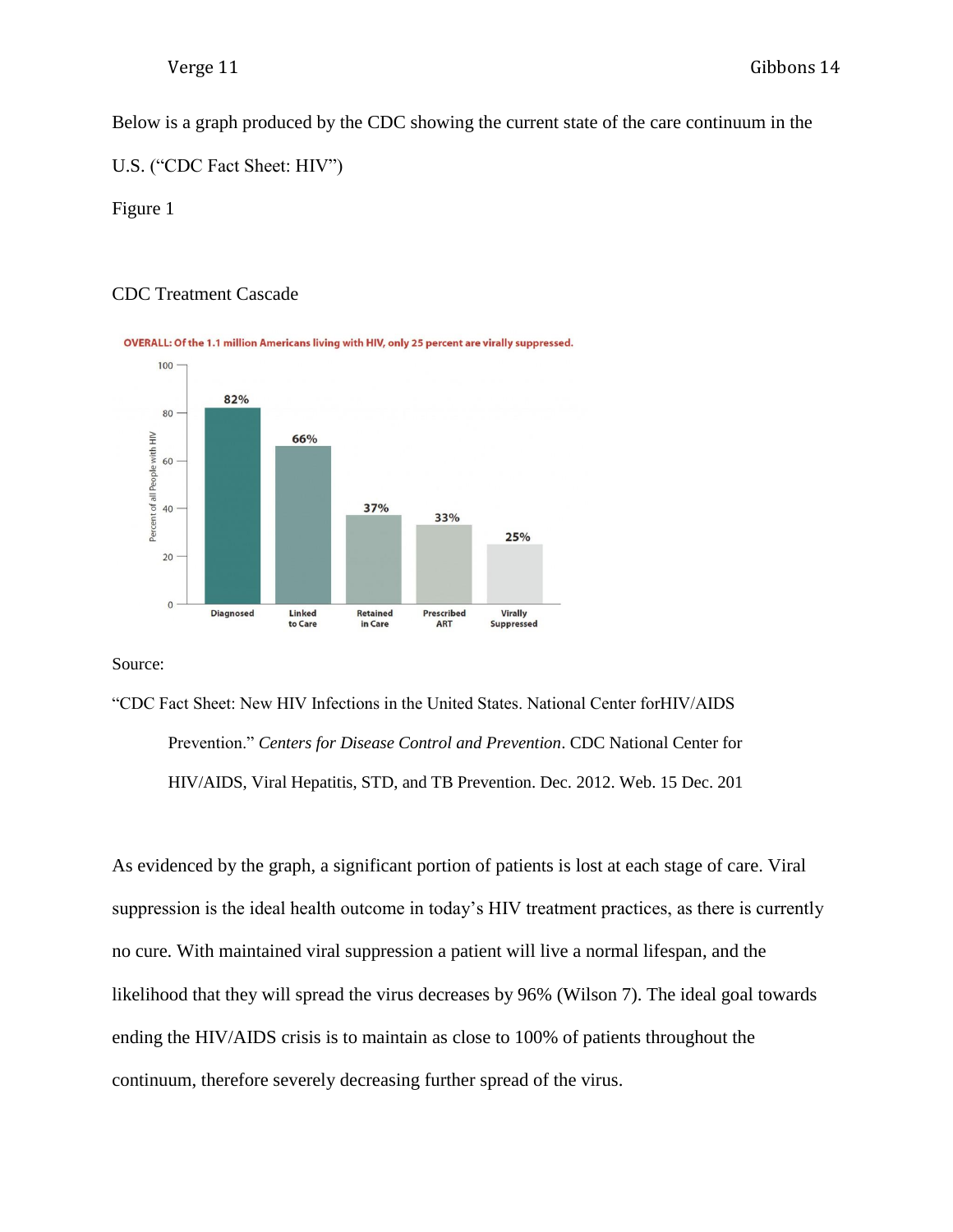The main mechanism that the NHAS proposes for accomplishing the following two steps under the second phase of the strategy is the Affordable Care Act.

*Step 2: Take deliberate steps to increase the number and diversity of available providers of clinical care and related services for people living with HIV.*

*Step 3: Take deliberate steps to increase the number and diversity of available providers of clinical care and related services for people living with HIV.*

The Affordable Care Act includes an expansion of "initiatives to strengthen cultural competency training for all health care providers and ensure all populations are treated equitably." ("The Affordable Care Act"). The ACA also allocates funding for loans and scholarships to be distributed by the National Health Services Corps, which has allowed the Corp to triple in number since 2008. The National Health Services Corps now reaches about 10.4 million patients throughout the country ("The Affordable Care Act").

Until the Affordable Care Act, insurance companies could deny coverage to people with preexisting medical conditions including HIV/AIDS. Medicare, Medicaid, and the Ryan White HIV/AIDS program, which have been the main coverage mechanisms for the HIV/AIDS population in the United States. As part of the Affordable Care Act, more HIV patients will have all their needs met by normal health plans, therefore relieving a portion of the financial burden that has been placed on Medicare, Medicaid, and Ryan White. These funds will continue to be available to HIV/AIDS patients and eligibility for Medicaid will be expanded under the ACA ("The Affordable Care Act").

In the 2012 report reviewing the progress of the NHAS, TAG cautions that although the ACA will greatly increase HIV patients access to care and therefore minimize the Treatment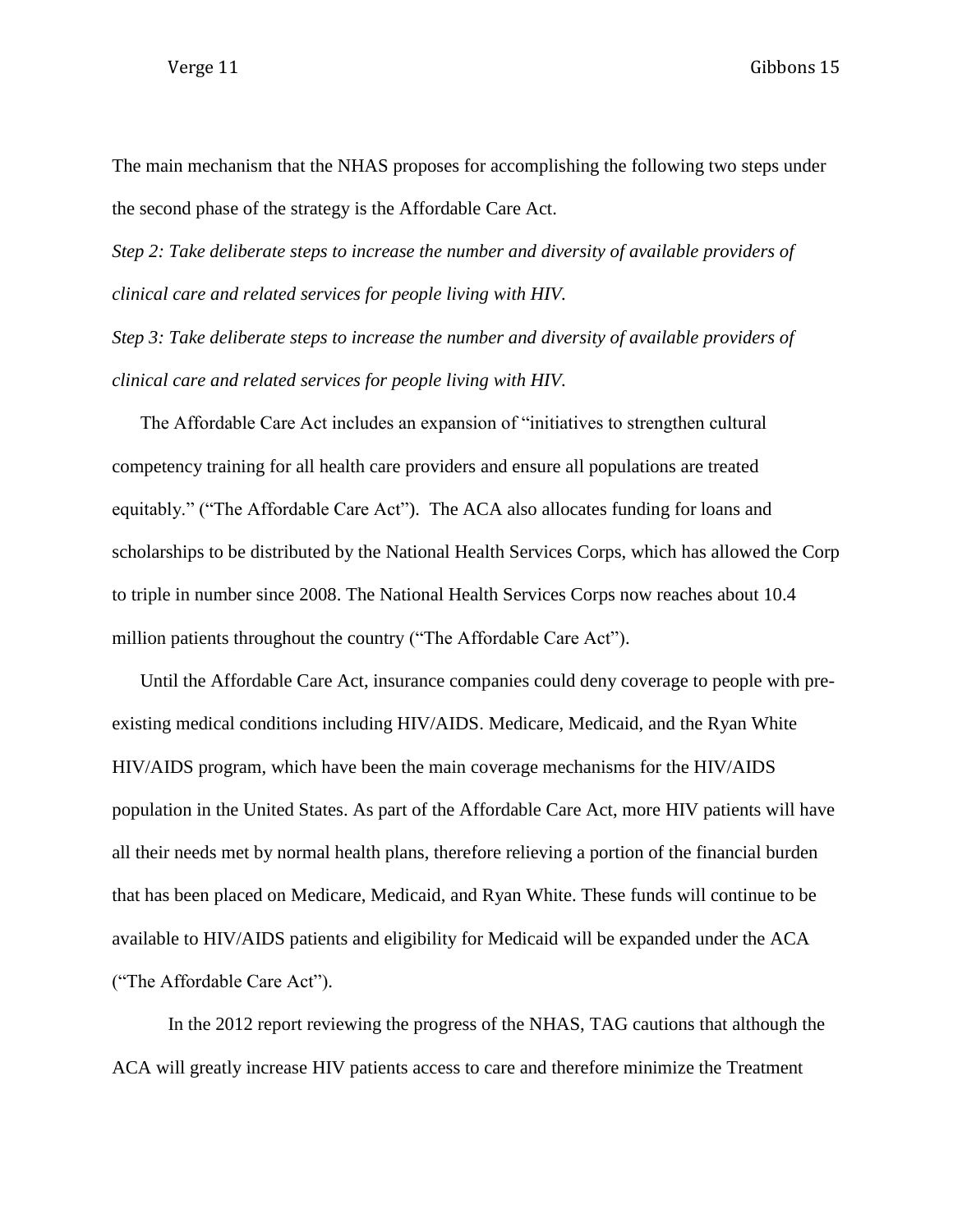Cascade gap, it will also change the way that HIV services have been administered over the years. Both patients and medical professionals will need a great deal of information to allow them to navigate the changes smoothly (Barr 2). TAG suggests that the implementation strategy for the NHAS focus more efforts on education programming to ensure that the provisions of the ACA are accessible to all, particularly high-risk, low-resource communities (Barr 2-7).

### *Section 2 Benchmarks*

- 1. Increase the proportion of newly diagnosed patients linked to clinical care within three months of their HIV diagnosis from 65 percent to 85 percent (from 26,824 to 35,079 people).
- 2. Increase the proportion of Ryan White HIV/AIDS Program clients who are in continuous care (at least 2 visits for routine HIV medical care in 12 months at least 3 months apart) from 73 percent to 80 percent (or 237,924 people in continuous care to 260,739 people in continuous care)
- 3. Increase the percentage of Ryan White HIV/AIDS Program clients with permanent housing from 82 percent to 86 percent (from 434,000 to 455,800 people).

Similarly to the first set of benchmarks, the Treatment Action Committee states that the NHAS is not on track towards achieving these benchmarks for 2015. The reason these benchmarks will not be achieved is that the main mechanism for achieving them, the Affordable Care Act, does not come into effect until 2014, one year before the end of the strategy. Even once the Affordable Care Act is implemented it will take some time for providers and patients to adjust to the new system (Barr 2).

A major drawback of the ACA for those living with HIV is that insurance companies approved by the act are only required to cover one type of each class of drugs ("Assessing the Impact"). HIV patients rely on a cocktail of drugs to make up their treatment and often change drugs throughout the course of their lives because of the high likelihood that they will develop drug resistances (Stine). Even with the ACA many people will still be reliant on the Ryan White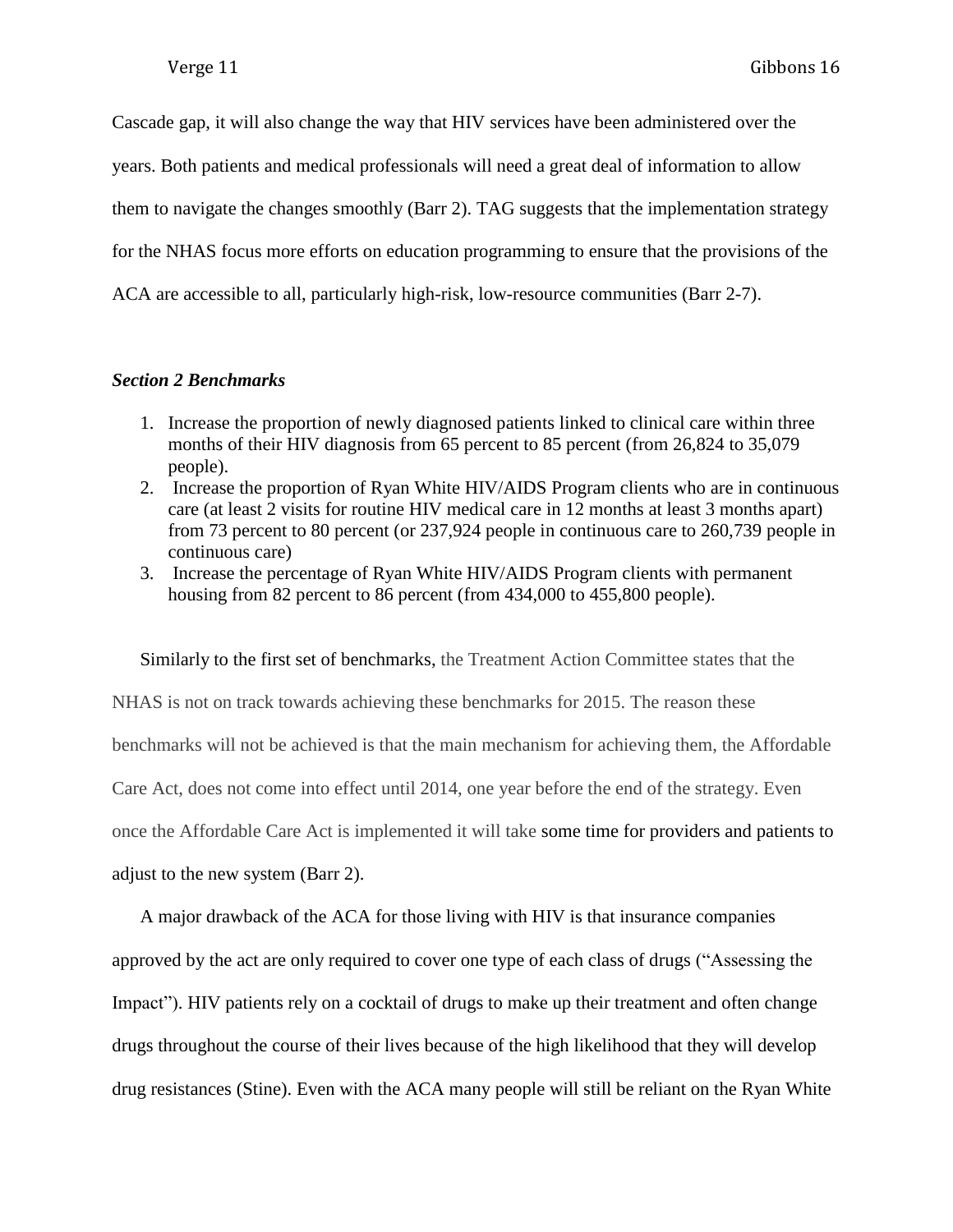CARE Act to cover the full cost of HIV care. In order to truly give universal access to quality care, the NHAS would have to include certain mechanisms for lowering the cost of HIV treatment in general. The majority of HIV care spending in the United States is spent on antiretroviral drugs, which cost more in the United States than anywhere else in the world due to drug patenting laws ("Assessing the Impact"). Overall only 3% of U.S expenditures of HIV/AIDs related care goes towards preventative measures (Barr 8).

As mentioned in section one of this analysis, the co-risk factors keeping people out of care such as environmental factors, poverty, and homelessness cannot be ignored. Although the ACA provides tax subsidies, which will allow persons of low income to afford care, there are no provisions meant to alleviate other environmental factors that affect health, such as housing ("The Affordable Care Act"). According to Housing Works, the NHAS severely undersells the rate of HIV infection amongst the homeless population; it is sixteen times higher than that of the general population. According to a different Obama strategy, the *Federal Strategic Plan to Prevent and End Homelessness,* housing is shown to be one of the most practical and cost effective HIV interventions out there. While the *Federal Strategic Plan to Prevent and End Homelessness* is mentioned in the Executive Summary of the NHAS, it is only referenced as a "blueprint" strategy (King). Housing Works is highly critical of the NHAS's attempt to better coordinate national efforts because there is a clear disconnect between the facts presented on HIV in each strategy.

### **Section 3: Reduce HIV Related Health Disparities and Health Inequities**

The third section of the NHAS focuses on better servicing populations that are disproportionately affected by HIV, specifically gay and bisexual men, Blacks, and Latinos. The following is an analysis of the steps/goals for this section.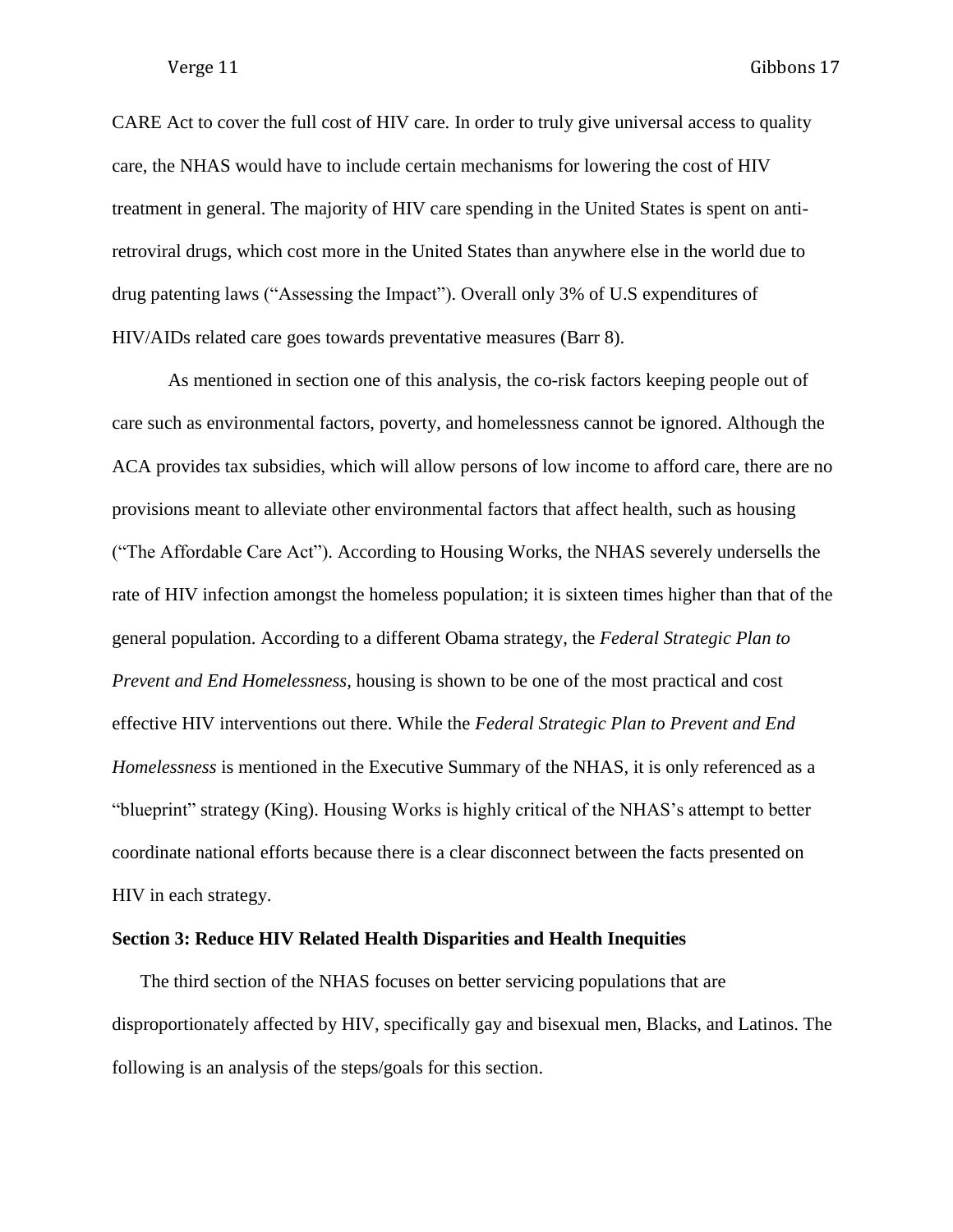### *Step 1: Reduce HIV-related mortality in communities at high risk for HIV infection*

The NHAS proposes to reduce HIV-related mortality in communities at high risk for HIV infection by implementing strategies for keeping high-risk communities from falling off the Treatment Cascade. The earlier on in the Cascade that a patient slips away, the more likely they are to die of AIDS ("CDC Fact Sheet: HIV"). The NHAS states that high-risk groups must have regular access to viral load and CD4 tests in order to monitor risk for complications. The action for implementing this step is to create a research group consisting of multiple federal agencies that will collect data from various providers on the viral loads and CD4 counts of infected individuals that are categorized as "high-risk," meaning gay and bisexual men, Blacks, and Latinos. The data will be used to monitor community level mortality rates and determine best practices (United States *National HIV/AIDS Strategy: Federal* 17-19) .

*Step 2: Adopt community-level approaches to reduce HIV infection in high-risk communities.*

This section of the strategy emphasizes promoting a holistic approach to health services that focus not just on HIV prevention but also prevention of all STDs and other co-morbidities associated with HIV. According to the NHAS implementation strategy, HHS OS will implement various pilot programs in at-risk communities including a braided funding program in conjunction with HUD to work on housing issues in select communities (specific communities are not named in the strategy). Additionally, the CDC will use up-to-date technology to collect data on community level viral load in order to assess the effectiveness of the pilot program (United States *National HIV/AIDS Strategy: Federal* 19-21 ).

*Step 3: Reduce stigma and discrimination against people living with HIV.*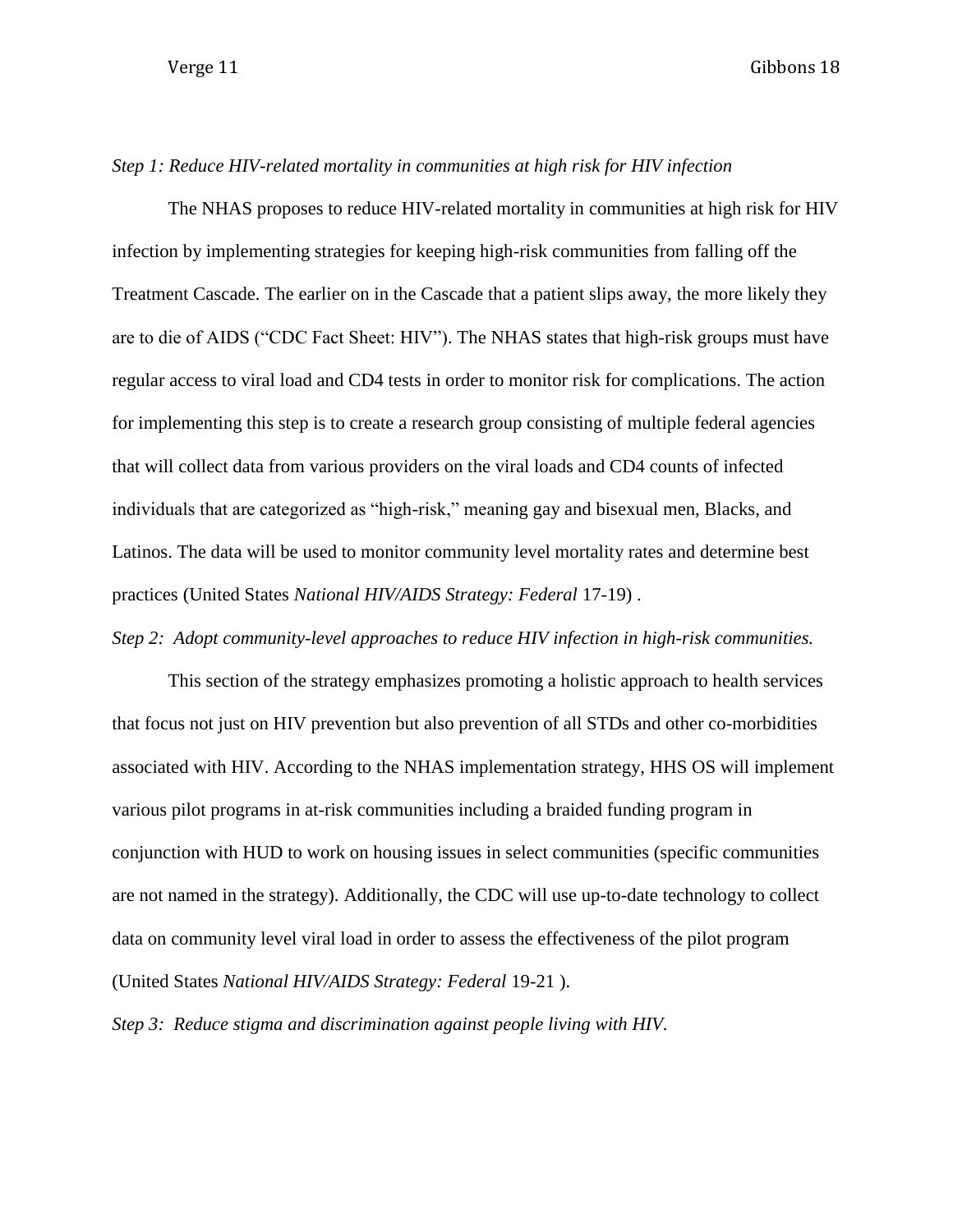As stated in the implementation strategy, "addressing ongoing stigma and discrimination is perhaps the biggest challenge we face, as this is not about what government does as much as it is about changing hearts and minds among members of the public" (United States *National HIV/AIDS Strategy: Federal* 2 ). However on the governmental side the strategy focuses on reviewing and reforming civil rights laws to protect people with HIV when disclosing their HIV status. The NHAS has tasked the Department of Labor and HUD with investigating and working to eliminate incidences of discrimination related to HIV status. Additionally it has tasked the Department of Justice with investigating HIV criminalization laws, laws that penalize persons from not disclosing their HIV status to partners. The goal behind the investigation is to understand what public health practices best promote safe, non-discriminatory disclosure on HIV status (United States *National HIV/AIDS Strategy: Federal* 21-23).

*Section 3 Benchmarks:*

1. Increase the proportion of HIV diagnosed gay and bisexual men with undetectable viral load by 20 percent.

2. Increase the proportion of HIV diagnosed Blacks with undetectable viral load by 20 percent.

3. Increase the proportion of HIV diagnosed Latinos with undetectable viral load by 20 percent.

In order to best interpret the 2015 benchmarks, below is the CDC's Treatment Cascade based on racial groups:

Figure 2

CDC Treatment Cascade By Race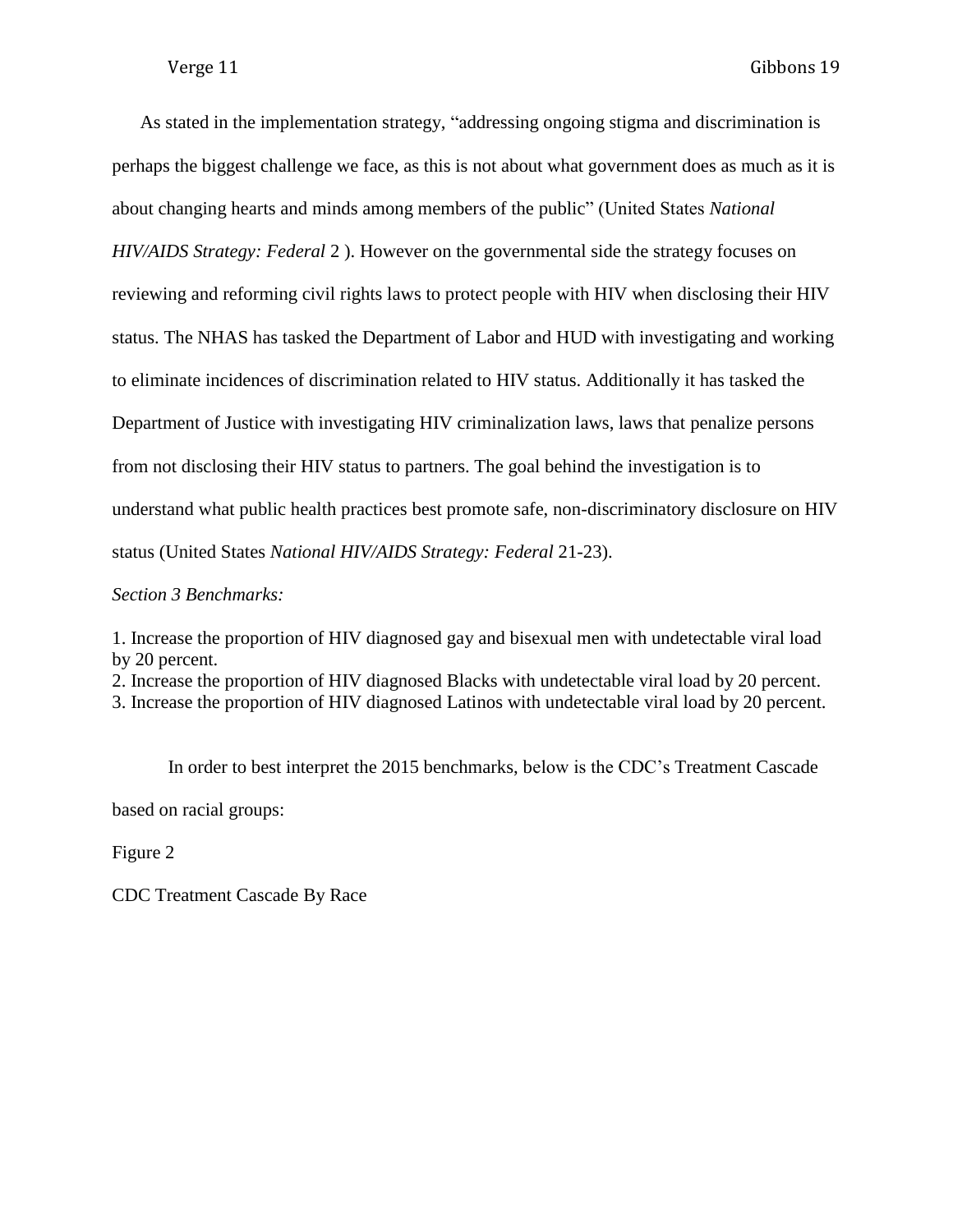

Source:

"CDC Fact Sheet: New HIV Infections in the United States. National Center forHIV/AIDS Prevention." *Centers for Disease Control and Prevention*. CDC National Center for

HIV/AIDS, Viral Hepatitis, STD, and TB Prevention. Dec. 2012. Web. 15 Dec. 2013

Currently the proportion of Black Americans with undetectable viral load is 21% and for Latinos it is 26%. This means that if increased by 20% in five years, still under half of all HIV positive members of those groups will not reach viral suppression. This is incredibly significant considering that Black Americans and Latinos already account for a disproportionately high percentage of overall HIV infections. A report entitled *Light at the end of the tunnel: Ending AIDS in Black America* published by the Black AIDS institute in 2012 suggests that it is possible for 80% of the Black American HIV population to achieve viral suppression by the year 2017 (8). The report focuses on community level approaches and distribution of relevant information to these communities. Similarly to the TAG report, it suggests that communities will need specific training and education on how to best access programs through the Affordable Care Act (4-7).

While the benchmarks in this section are unambitious in terms of lowering percentages for three at-risk groups, they also leave out specific at-risk sub groups ,which must be acknowledged in order to impact the HIV/AIDS crisis in the United States. Although the unique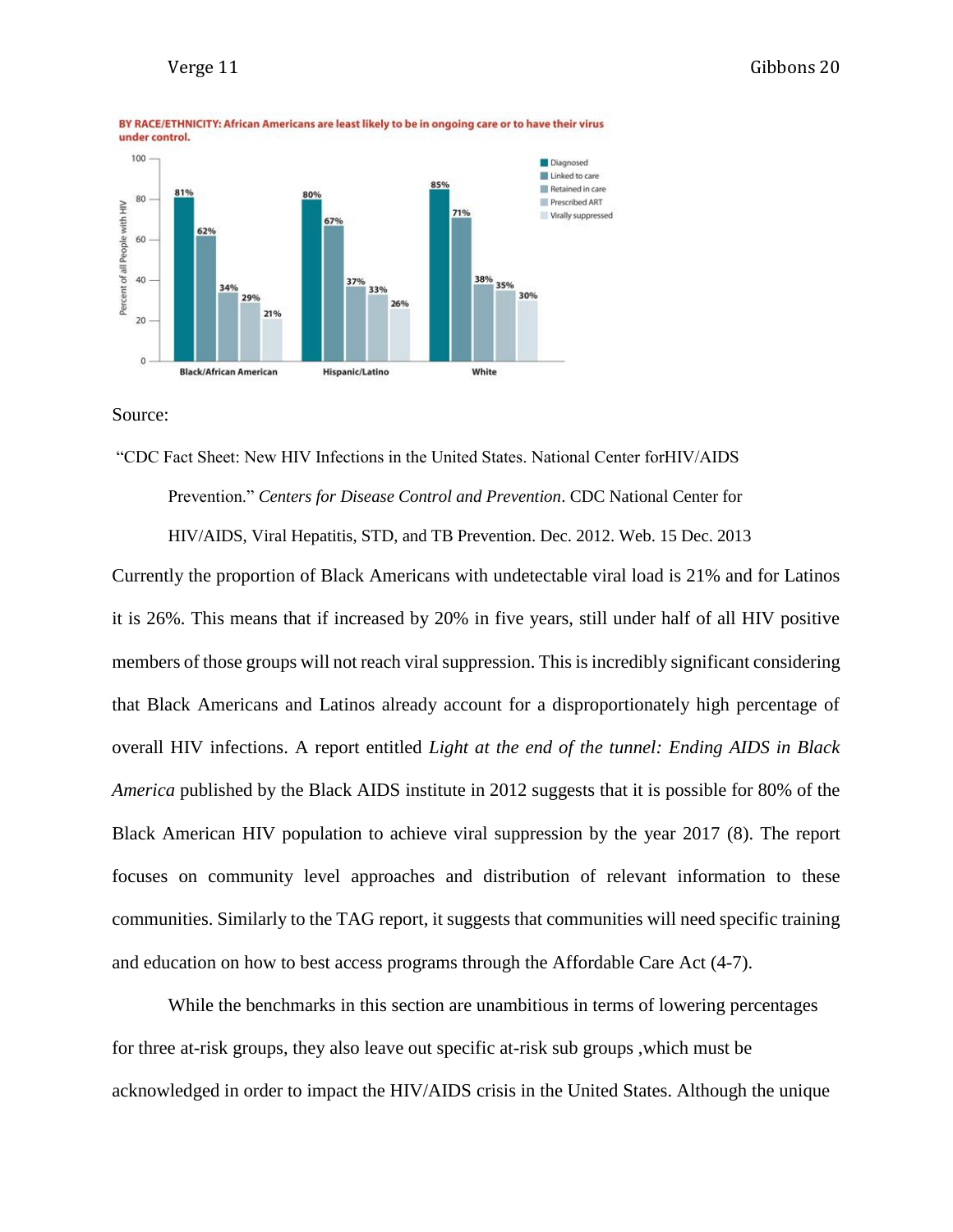risk that HIV plays on women and transgendered people is mentioned in the NHAS, there are no strategies, steps, or benchmarks set out to target these populations specifically. Furthermore, there is not a single mention of sex workers anywhere in either the NHAS or the implementation plan, despite the fact that they are an incredibly high-risk group.

#### **Section 4: Achieving a more coordinated national response to the crisis**

*Step 1. Increase the coordination of HIV programs across the federal government and between federal agencies and state, territorial, local, and tribal governments.*

In order to increase coordination of HIV programs across the federal government and between federal agencies and state, territorial, local, and tribal governments, the NHAS has tasked the HHS OS with coordinating joint-program planning meetings with a number of federal agencies including HUD, VA, DOL, SSA and DOJ. The departments will collaborate to write regular reports documenting individual progress towards NHAS benchmarks and goals. Under this section of the strategy the federal government has also tasked itself with re-allocating resources in the most equitable way. Specific re-allocation of HUD resources will allow Housing Opportunities for Persons with AIDS (HOPWA) grants to better reflect the needs of the HIV positive population (United States *National HIV/AIDS Strategy: Federal* 27-29 ). *Step 2. Develop improved mechanisms to monitor, evaluate, and report on progress toward achieving national goals.*

The NHAS will re-allocate funding to programs that are proven to be must effective for preventing and treating HIV. The following criteria will be used to assess the effectiveness of a program: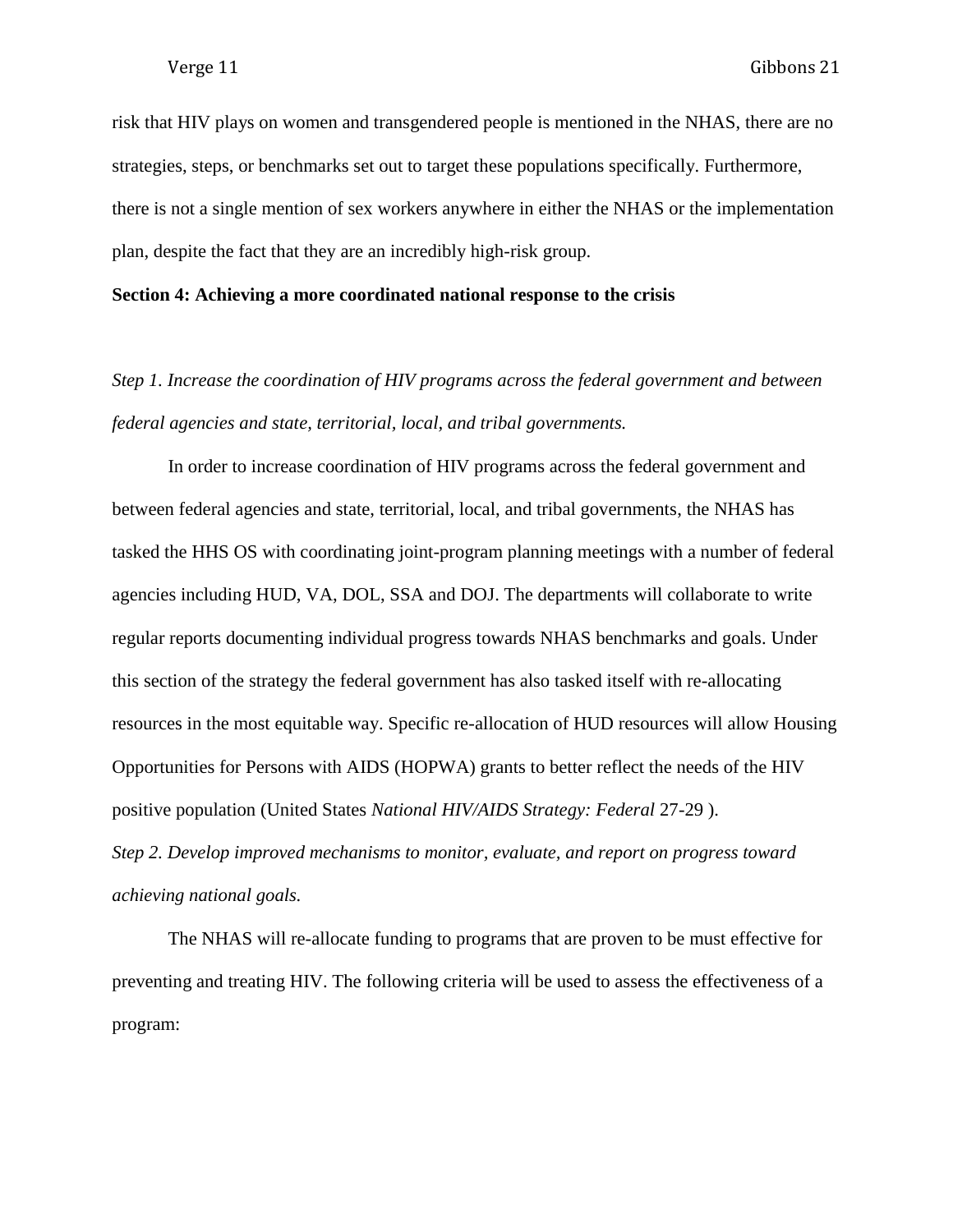1) Scientifically proven to reduce HIV infection, increase access to care, or reduce HIV-related disparities. 2) Able to demonstrate sustained and long lasting (>1 year) outcomes toward achieving any of these goals 3) Scalable to produce desired outcomes at the community-level, and 4) cost efficient. Although there are no legal obligations, states are encouraged to report on prevention programs in order to receive better funding. (United States *National HIV/AIDS Strategy: Federal* 29) *There are no benchmarks for section 4*

#### **CONCLUSION**

The NHAS is currently in the fourth year out of five and it seems unlikely that the majority of benchmarks will be met. The main reason why the strategy is not on track is that it relies too heavily on the Affordable Care Act as the driving mechanism for accomplishing the goals, yet the ACA only recently took effect and it is unlikely the public will see the impact of the program for many months to come. Had the federal government been able to allocate additional funding for HIV/AIDS treatment and funding over the course of the three years leading up the ACA, they may have been more successful in reaching their goals.

As the first ever domestic policy focused on ending the HIV/AIDS crisis in the United States, the NHAS is on the right track by acknowledging that HIV disproportionately effects individuals based on social factors such as age, gender, race/ethnicity, sexual orientation, gender identity or socio-economic circumstance (works referenced)*.* However, many reports indicate that the goals of the NHAS, even if successful, will not make a significant dent in the overall domestic crisis. Despite a significant push to re-allocating funding to at-risk communities, the NHAS will not be successful in closing the inequity gap in HIV/AIDS if it does not take more significant actions to alleviate the burden of co-risk factors such as housing, poverty, and lack of resources that devastate the same communities devastated by HIV/AIDS.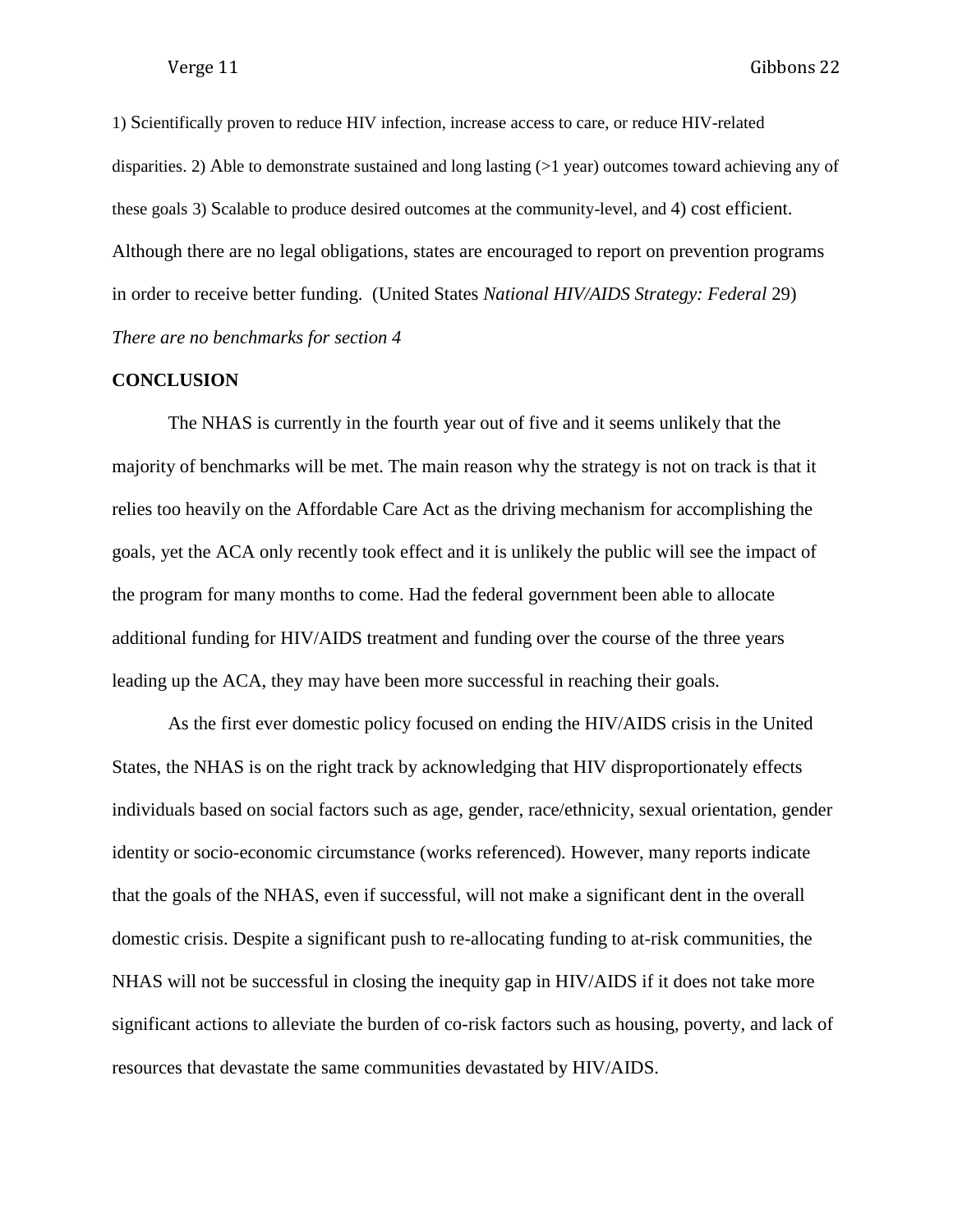The following are a list of best practices that the author of this report believes would best complement the Obama Strategy were it to be renewed for another five years. The practices draw from a number of sources both cited and referenced by the author.

- 1. Invest in HIV and increase funding for preventative services
- 2. Put pressure on drug companies to decrease the cost of ART
- 3. Lift the ban on federal funding of safe needle exchange programs
- 4. Create mechanisms to incorporate the work of non-profits and NGOs into the federal strategy and better reflect non-political perspectives
- 5. Re-write the strategy to better reflect information in co-strategies such as the *Federal Strategic Plan to Prevent and End Homelessness*
- 6. Acknowledge sex workers as an at-risk population and work to de-stigmatize this population as much as the other.
- 7. Implement programming to educate communities about accessing provisions of the Affordable Care Act
- 8. Write a mandate at the federal level to include HIV/AIDS awareness curriculum in all public schools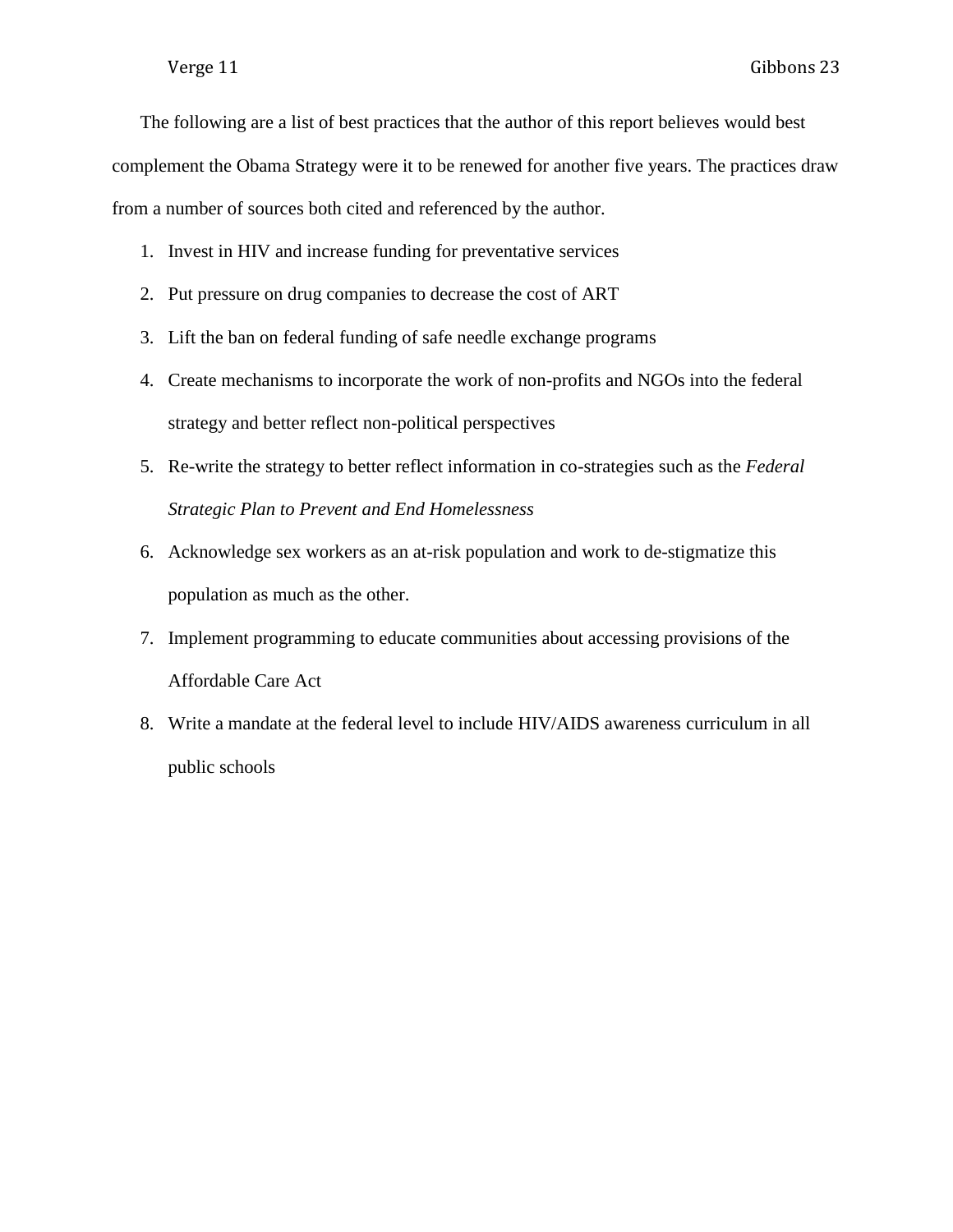Works Cited

"The Affordable Care Act Helps People Living With HIV/AIDS"*. AIDS.gov*. AIDS.gov, 1 Dec. 2012. Web. 16 Dec. 2013

"Assessing the Impact of the Affordable Care Act on Health Insurance Coverage of People with HIV." The Kaiser Foundation: The HIV/AIDS Epidemic in the United States. The Henry J. Kaiser Family Foundation, 22 Mar. 2013. Web. 24 Jan. 2014

Barr, David and Jeff Hoover. *Revitalizing the National HIV/AIDS Strategy: Action Plan. Treatment Action Group*. Treatment Action Group, n.d. Web. 16 Dec. 2013.

Bess, Jennifer. Class Lecture. Goucher College, Baltimore. 9 Sept. 2013. Lecture.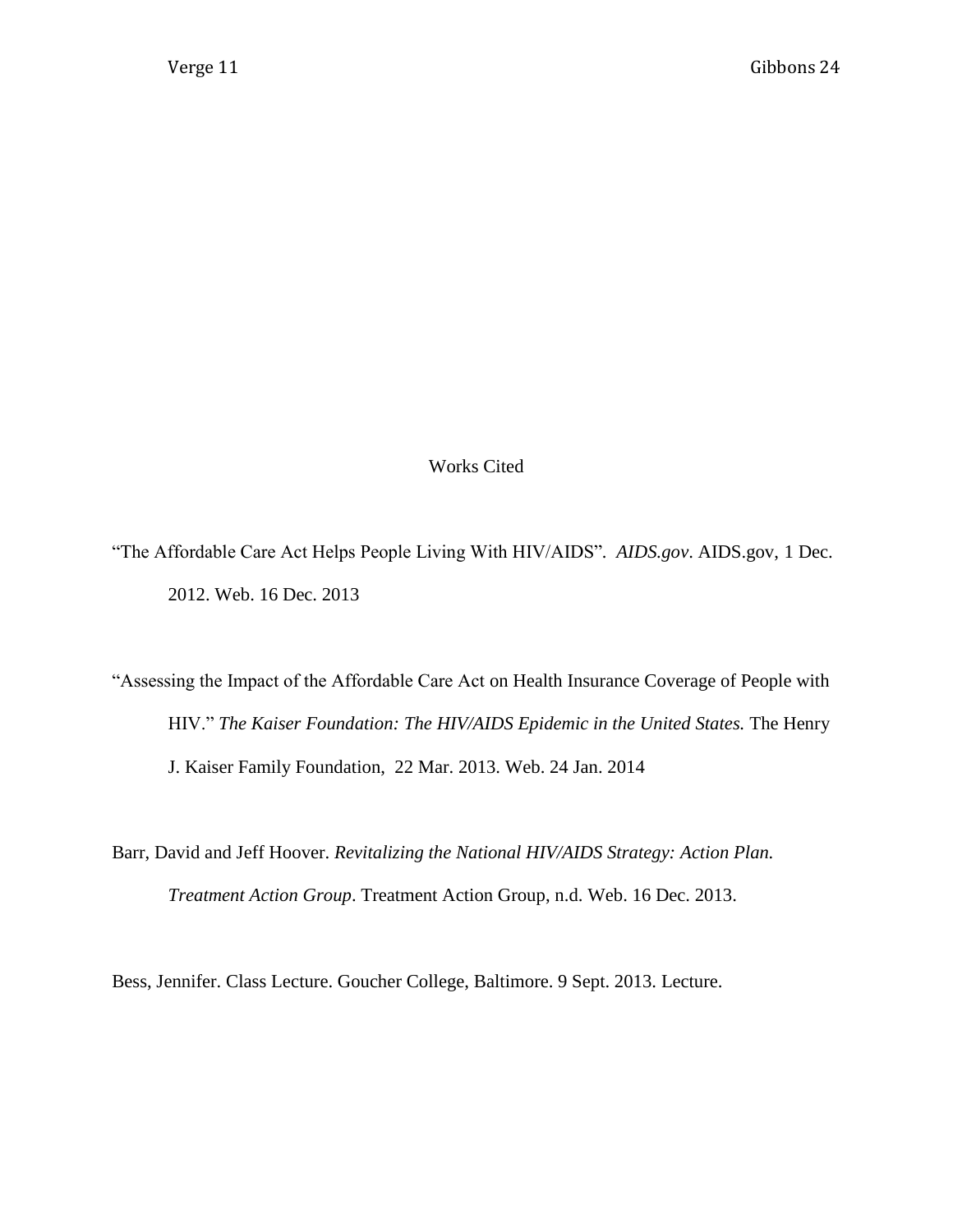- Beyrer, Chris and H.F Pizer ed. *Public Health and Human Rights: Evidence Based Approaches.* The Johns Hopkins University Press: Baltimore, 2007. Print
- "CDC Fact Sheet: HIV in the United States: The Stages of Care. National Center for HIV/AIDS Prevention." *Centers for Disease Control and Prevention*. U.S Department of Health and Human Services, July 2012. Web. 15 Dec. 2013
- "CDC Fact Sheet: New HIV Infections in the United States. National Center for HIV/AIDS prevention." *Centers for Disease Control and Prevention*. CDC National Center for HIV/AIDS, Viral Hepatitis, STD, and TB Prevention. Dec. 2012. Web. 15 Dec. 2013
- "Country Comparison: HIV/AIDS Adult Prevalence Rate." *The World Factbook.* Central Intelligence Agency, 2009. Web. 24 Jan. 2014.

*Endgame: Aids in Black America.* Frontline, 2012. Documentary.

- "Fact Sheet: Shared Responsibility to Strengthen Results for the AIDS-Free Generation*." Whitehouse.gov*. Office of the Press Secretary, 2 Dec. 2013.Web. 16 Dec. 2013.
- "Federal Funding Ban on Needle Exchange Programs." *Whitehouse.gov.* Office of National Drug Control Policy, 5 Jan. 2012. Web. 24 Jan. 2014.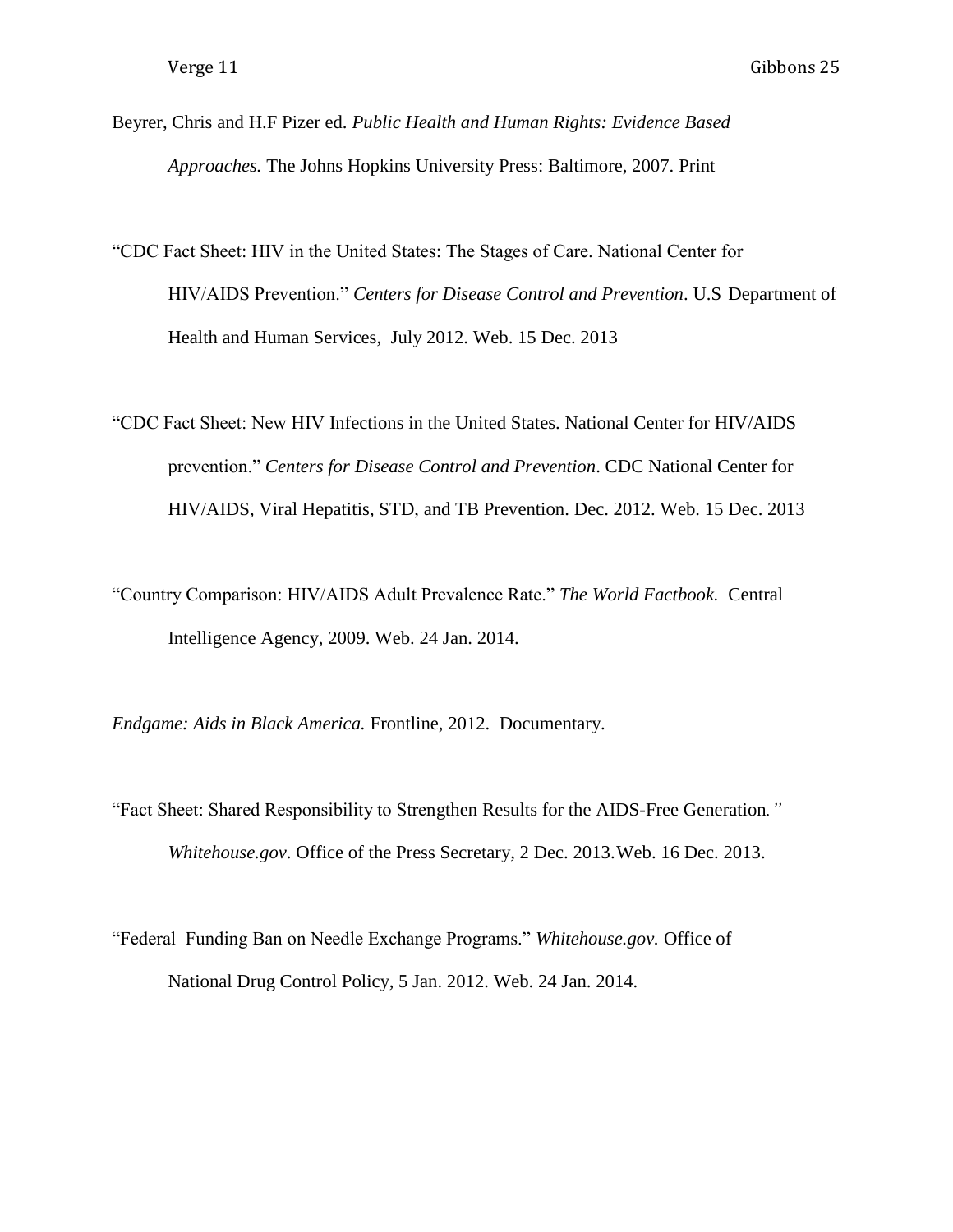- "Healthy People 2020 Leading Health Indicators"*. Centers for Disease Control and Prevention*.National Center for HIV/AIDS Prevention. Jun. 2012. Web. 16, Dec.2013.
- "The Global HIV/AIDS Epidemic."*The Kaiser Foundation: The HIV/AIDS Epidemic in the United States.* The Henry J. Kaiser Family Foundation, 10 Oct. 2013.Web.16, Dec. 2013

Gowing, Linda R., Matthew Hickman, and Louisa Degenhardt. *Mitigating the Risk of HIV Infection with Opioid Substitution Treatment. WHO*. World Health Organization, 24 Sept.2012. Web. 18 Dec. 2013.

- "The HIV/AIDS Epidemic in the United States." *The Kaiser Foundation: The HIV/AIDS Epidemic in the United States.* The Henry J. Kaiser Family Foundation,22 Mar. 2013. Web. 16, Dec. 2013
- Isbel, Mike. *The Money Trail: Financing the Global AIDS Response*. *PBS*. Public Broadcasting Station, 30 May 2006. Web. 18 Dec. 2013.
- King, Charles. "Why I Interrupted President Obama's Speech on the National HIV/AIDS Strategy." *Housing Works Blog*. Housing Works, 10 Aug. 2010. Web. 18 Dec. 2013.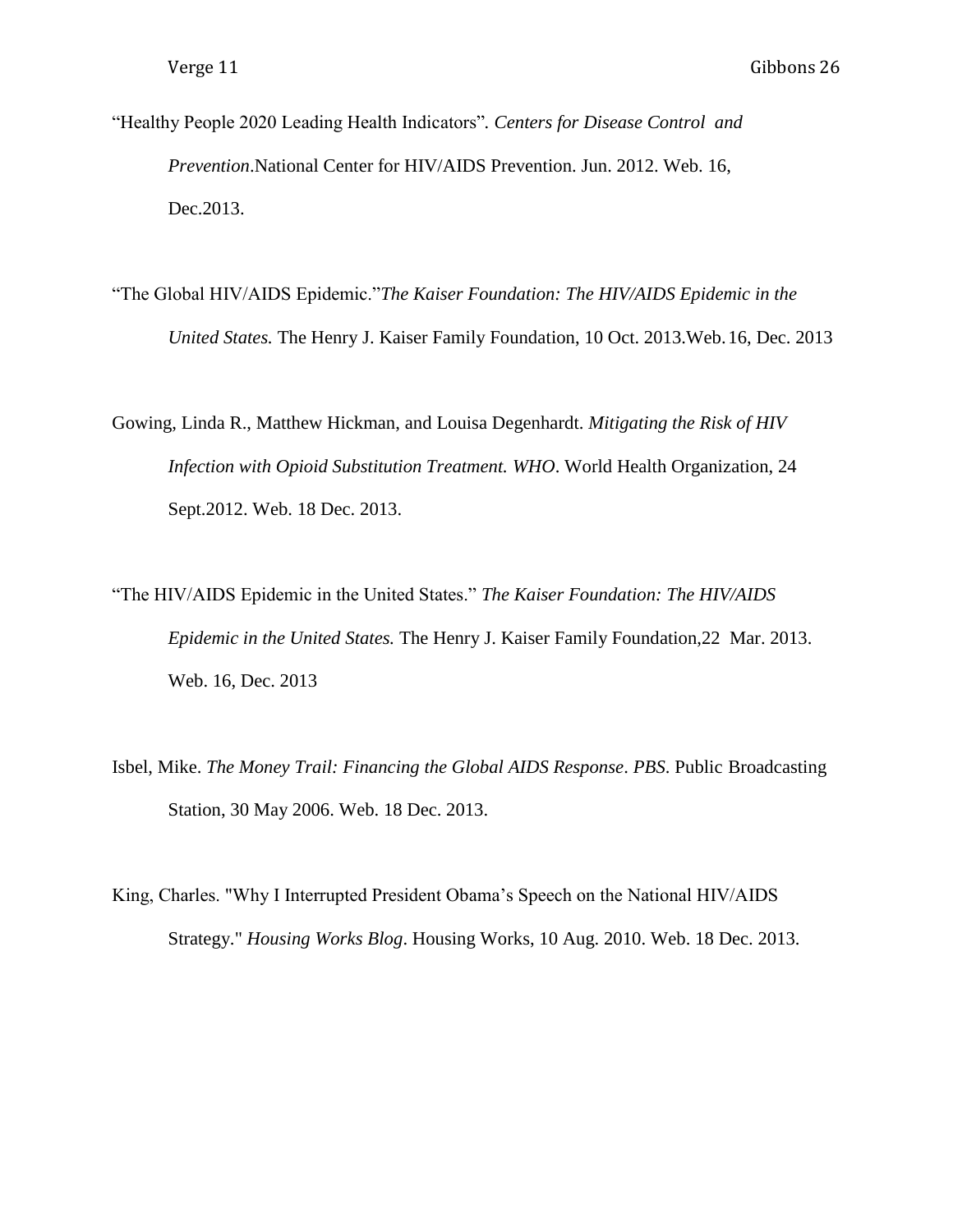Kermode, Michelle, Nick Crofts, M Suresh Kumar and Jimmy Dorabjee. "Opiod Substitution Therapy in Resource Poor Settings." *Bulletin of the World Health Organisation.* The World Health Organisation. 2011. Web 24 Jan. 2014

"Pre-Exposure Prophylaxis (PrEP*)." Centers for Disease Control and Prevention*.Centers for Disease Control and Prevention, 19 Aug. 2013. Web. 16 Dec. 2013.

"Resources for Entertainment Education Content Developers: HIV/AIDS & Microbicides." *Centers for Disease Control and Prevention*.Centers for Disease Control and Prevention, 11 Feb. 2011. Web. 24 Jan. 2013.

"Resources for Entertainment Education Content Developers: HIV/AIDS & Microbicides." *Centers for Disease Control and Prevention*. Centers for Disease Control and Prevention, 11 Feb. 2011. Web. 24 Jan. 2013.

"Response and Recommendations Regarding the National HIV/AIDS Strategy." *Housing Works Blog*. Housing Works, 10 Aug. 2010. Web. 18 Dec. 2013.

*Revitalizing the National HIV/AIDS Strategy: Meeting Report. Treatment Action Group*. Treatment Action Group, n.d. Web. 16 Dec. 2013.

Stine, Rachel. "HIV Biology 2013." Goucher College, Baltimore. 9 Sept. 2013. Lecture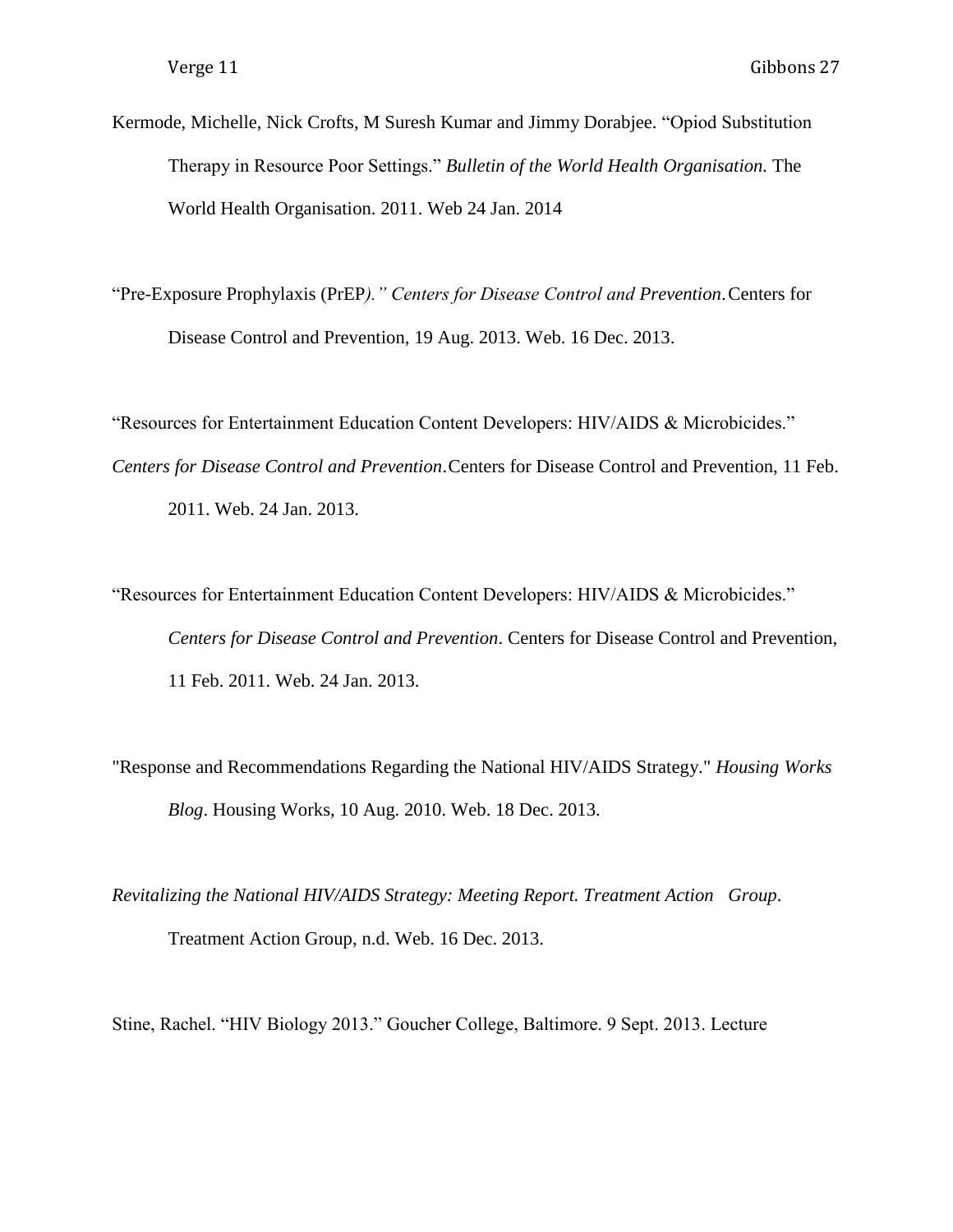- "Timeline: 25 Years of AIDS." *Frontline the Age of Aids*. Public Broadcasting Station, 10 uly 2012. Web. 18 Dec. 2013.
- "Timeline: 30 Years of AIDS in Black America." *Frontline*. Public Broadcasting Station, 10 July 2012. Web. 18 Dec. 2013.
- United States. Office of National AIDS Policy. *National HIV/AIDS Strategy for the United States.* Washington: Government Printing Office, July 2010. *AIDS.gov,* Web. 16 Dec. 2013.
- United States. Office of National AIDS Policy. *National HIV/AIDS Strategy: Federal Implementation Plan.* Washington: Government Printing Office, July 2010. *AIDS.gov,* Web. 16 Dec. 2013.
- Wilson, Phil. *Light at the End of the Tunnel: Ending AIDS in Black America, 2013. BlackAIDS.org*. California: Black AIDS Institute, n.d. Web. 16 Dec. 2013.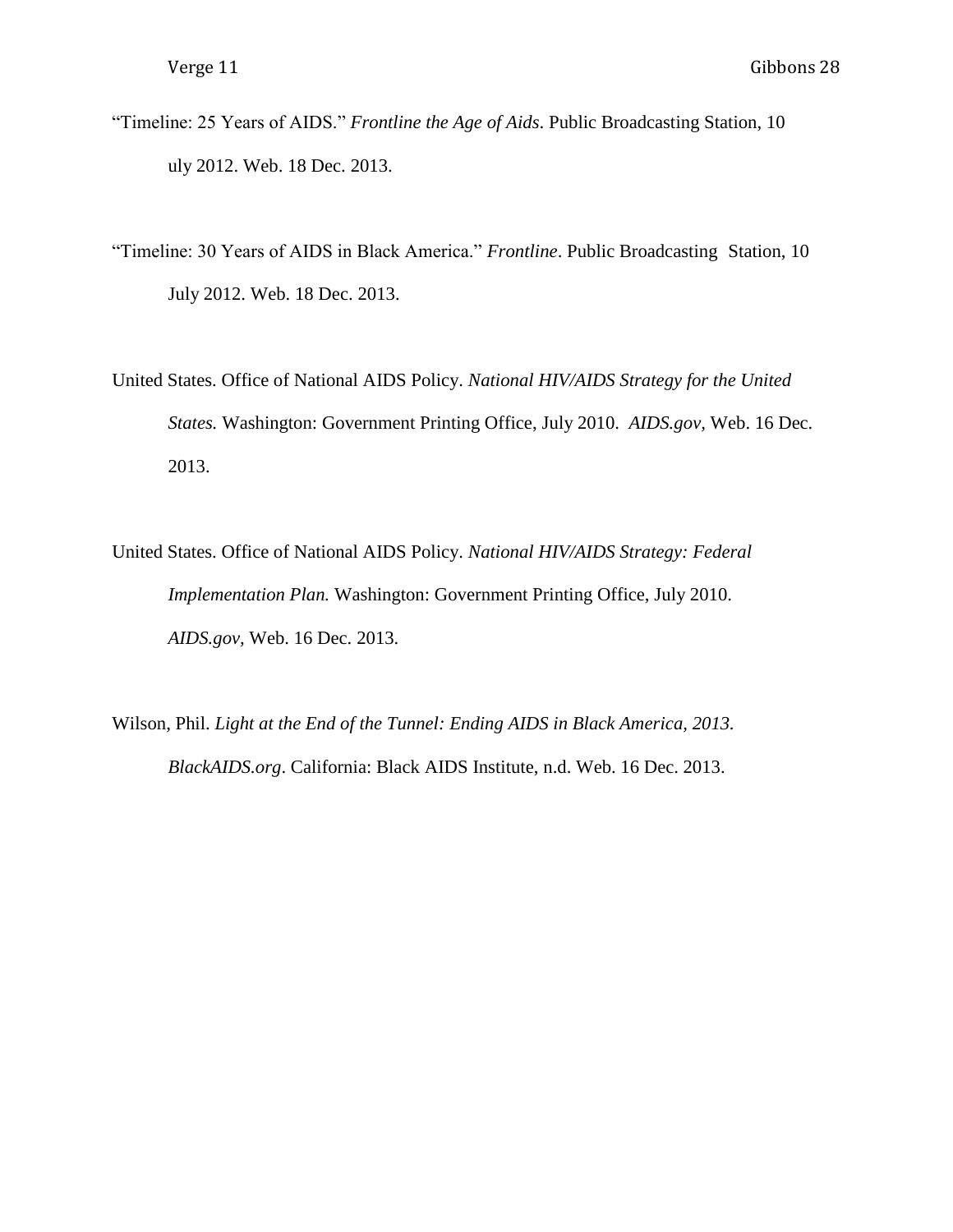### Works Referenced

- *And the Band Played On*. Dir. Roger Spottiswoode. Perf. Mathew Modine, Alan Aida, Patrick Bauchau, and Nathalie Baye. HBO, 1993. Film.
- Barnett, Tony and Alan Whiteside. *AIDS in the Twenty-First Century: Disease and* Globalisation. 2<sup>nd</sup> ed. New York: Palgrave Macmillan, 2006. Print.
- Marieb, Elaine N and Katja Hoehn. *Human Anatomy and Physiology*. 8<sup>th</sup> ed. San Fransisco: Benjamin Cummings, 2010. Print.
- "Obamacare &You: What the Affordable Care Act Means for People Living with HIV." *Greater Than AIDS.* Greater Than AIDS, 2013. Web. 18 Dec. 2013.
- Siplon, Patricia D. "Washington's Response to the AIDS Epidemic: The Ryan White CARE Act." Policy Studies Journal 27.4 (1999):796-808.

Ward, Darrell E. *The AMFAR AIDS Handbook*. New York: Norton, 1999. Print.